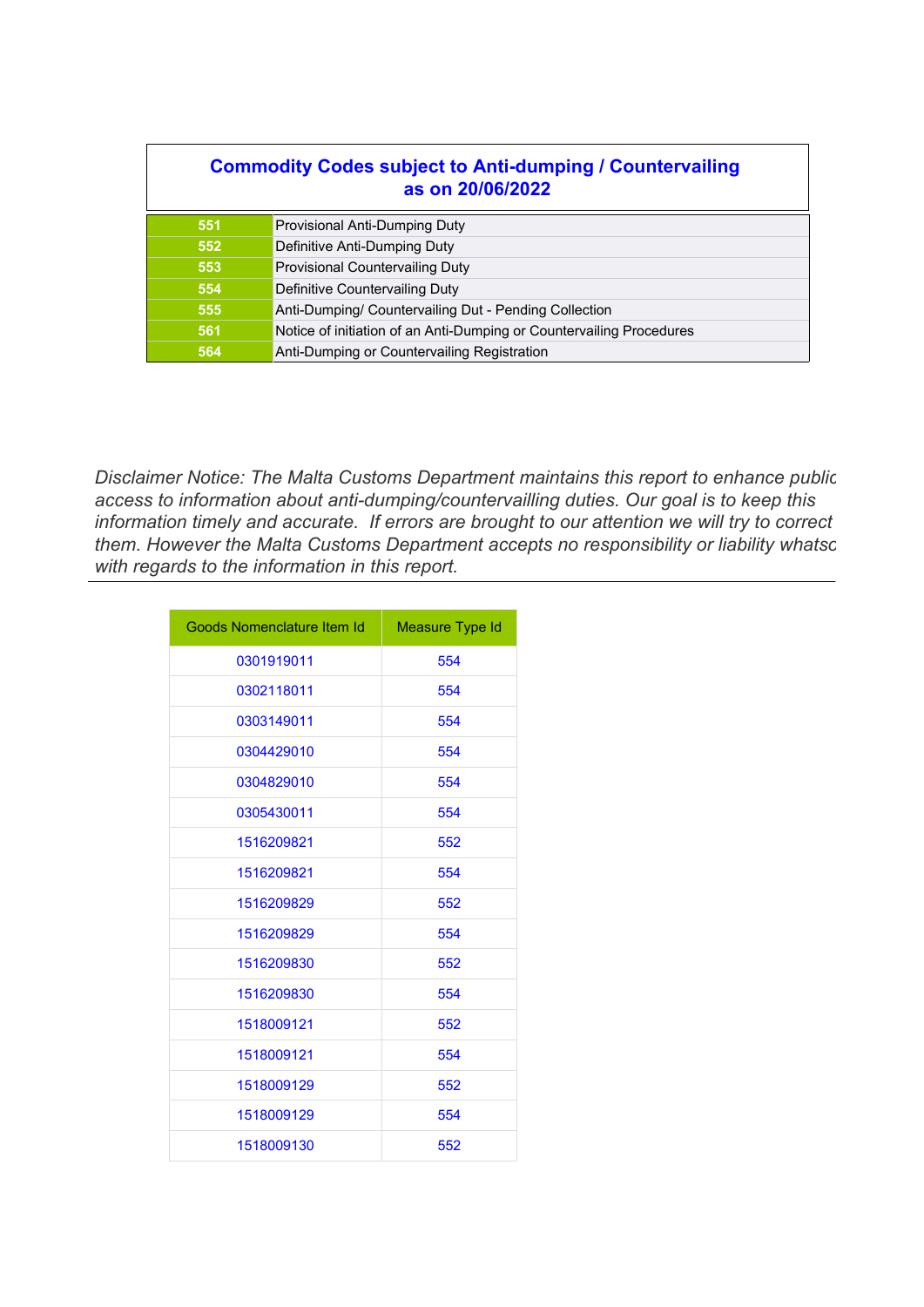*them. However the Malta Customs Department accepts no responsibility or liability whatsoever*

*Disclaimer Notice: The Malta Customs Department maintains this report to enhance public*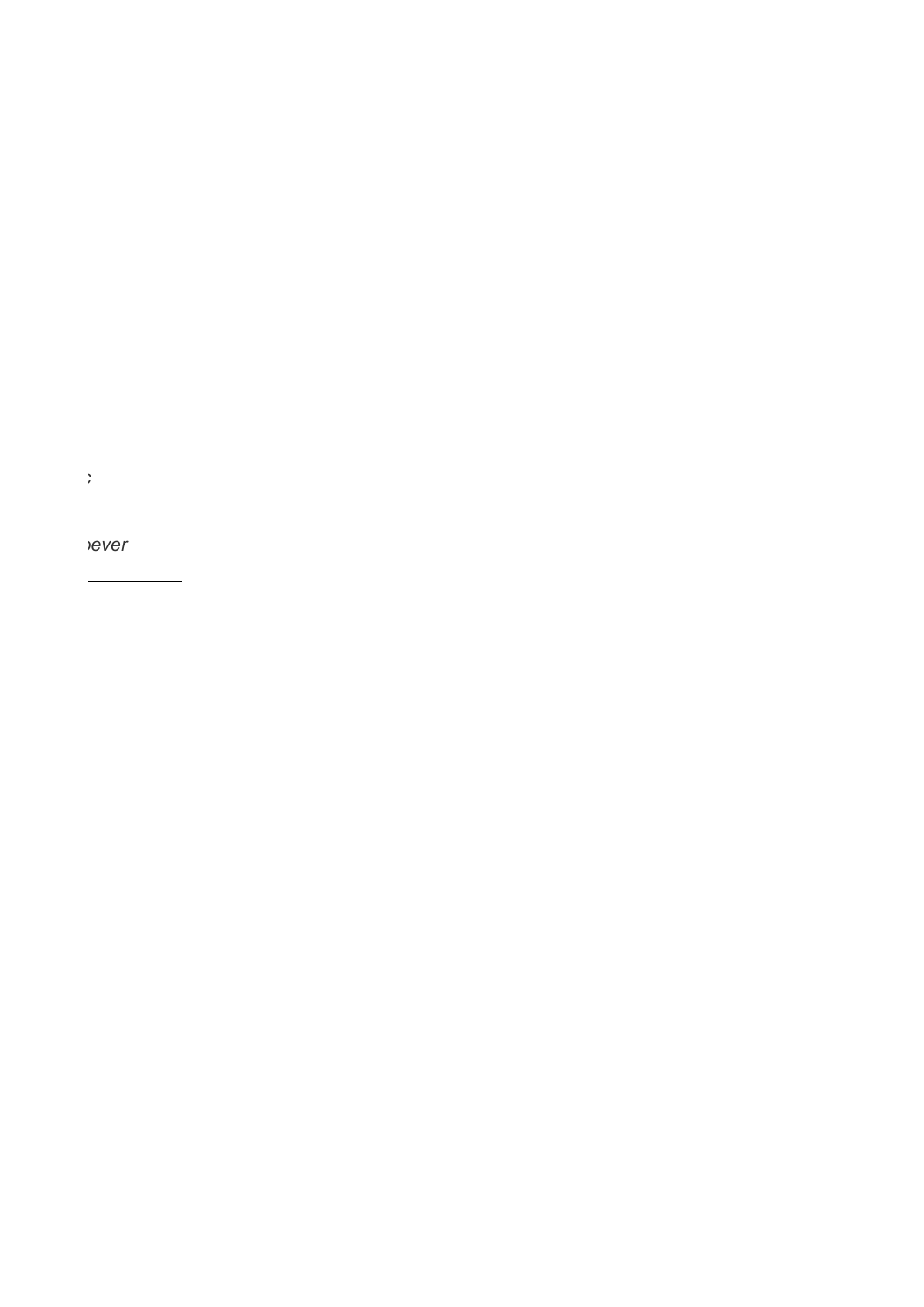| 1518009130 | 554 |
|------------|-----|
| 1518009510 | 554 |
| 1518009921 | 552 |
| 1518009921 | 554 |
| 1518009929 | 552 |
| 1518009929 | 554 |
| 1518009930 | 552 |
| 1518009930 | 554 |
| 2001903010 | 552 |
| 2005800010 | 552 |
| 2008305500 | 552 |
| 2008307500 | 552 |
| 2008309061 | 552 |
| 2008309063 | 552 |
| 2008309065 | 552 |
| 2008309067 | 552 |
| 2008309069 | 552 |
| 2103909011 | 552 |
| 2103909081 | 552 |
| 2104100011 | 552 |
| 2104100081 | 552 |
| 2104200011 | 552 |
| 2710194321 | 552 |
| 2710194321 | 554 |
| 2710194329 | 552 |
| 2710194329 | 554 |
| 2710194330 | 552 |
| 2710194330 | 554 |
| 2710194621 | 552 |
| 2710194621 | 554 |
| 2710194629 | 552 |
| 2710194629 | 554 |
| 2710194630 | 552 |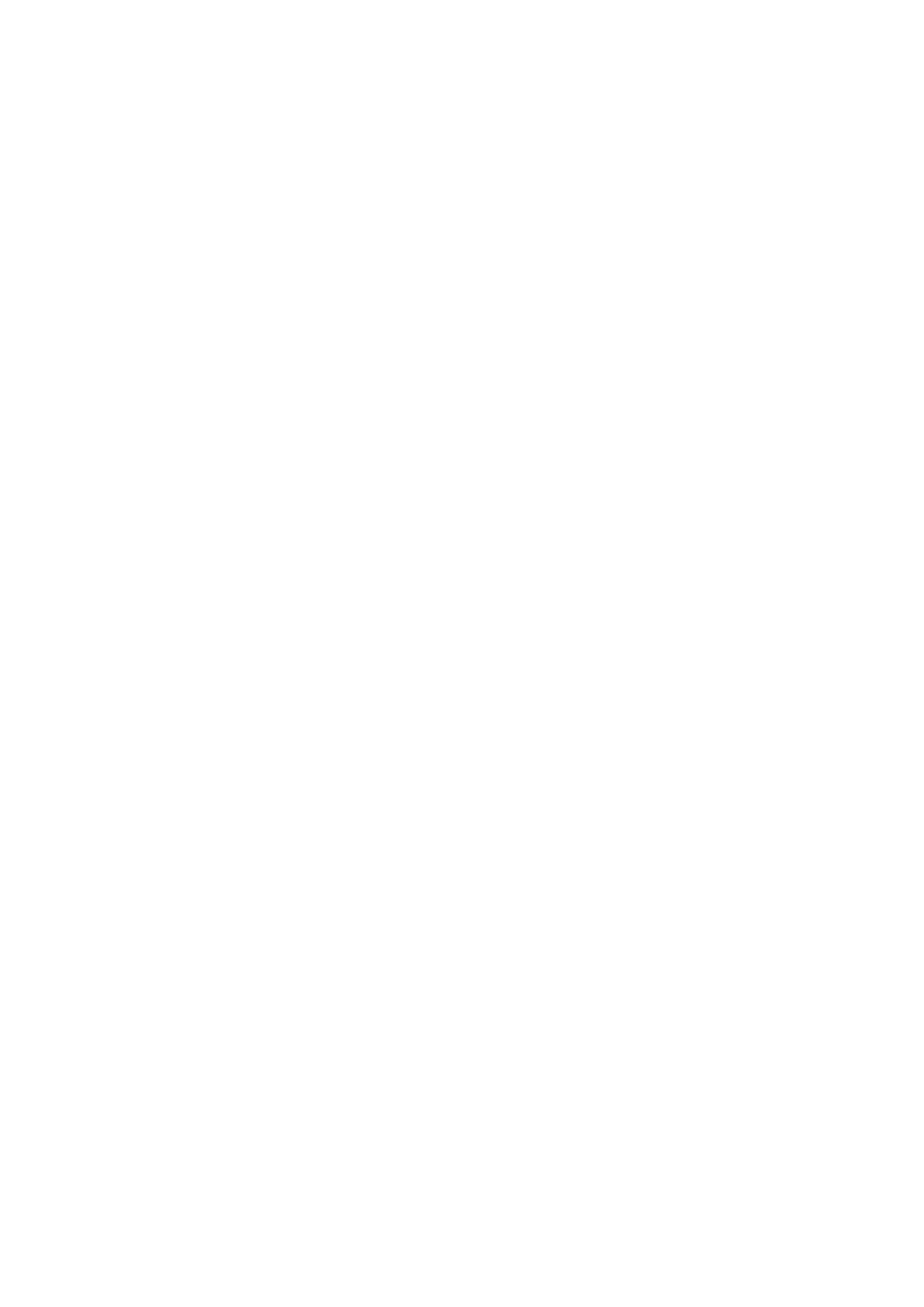| 2710194630 | 554 |
|------------|-----|
| 2710194721 | 552 |
| 2710194721 | 554 |
| 2710194729 | 552 |
| 2710194729 | 554 |
| 2710194730 | 552 |
| 2710194730 | 554 |
| 2710201100 | 554 |
| 2710201121 | 552 |
| 2710201121 | 554 |
| 2710201129 | 552 |
| 2710201129 | 554 |
| 2710201130 | 552 |
| 2710201130 | 554 |
| 2710201600 | 554 |
| 2710201621 | 552 |
| 2710201621 | 554 |
| 2710201629 | 552 |
| 2710201629 | 554 |
| 2710201630 | 552 |
| 2710201630 | 554 |
| 2804690000 | 552 |
| 2804690010 | 552 |
| 2804690020 | 552 |
| 2833400000 | 552 |
| 2836600010 | 552 |
| 2842908020 | 552 |
| 2849903000 | 552 |
| 2850006091 | 552 |
| 2905310010 | 552 |
| 2915704095 | 561 |
| 2915705010 | 561 |
| 2915903095 | 561 |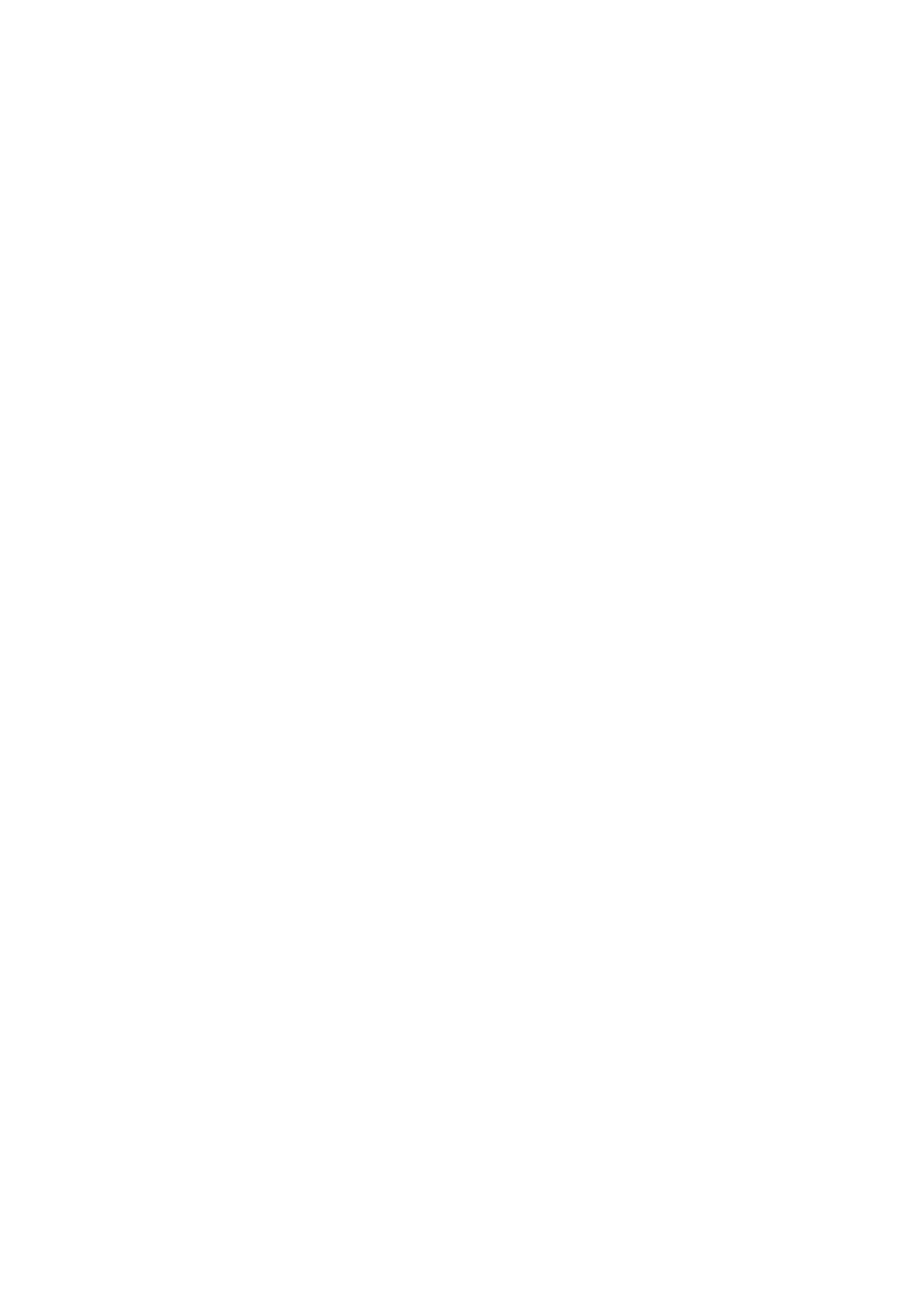| 2915907095 | 561 |
|------------|-----|
| 2916150010 | 561 |
| 2917110091 | 552 |
| 2918120090 | 552 |
| 2918140000 | 552 |
| 2918140010 | 552 |
| 2918150011 | 552 |
| 2918150019 | 552 |
| 2918160010 | 552 |
| 2921420040 | 552 |
| 2921420060 | 552 |
| 2921420061 | 552 |
| 2922420010 | 552 |
| 2924297005 | 552 |
| 2929900010 | 552 |
| 2933610000 | 552 |
| 2933698070 | 552 |
| 2934999021 | 552 |
| 3102290010 | 552 |
| 3102309000 | 552 |
| 3102409000 | 552 |
| 3102600010 | 552 |
| 3102800000 | 552 |
| 3102900010 | 552 |
| 3105100010 | 552 |
| 3105100020 | 552 |
| 3105100030 | 552 |
| 3105100040 | 552 |
| 3105100050 | 552 |
| 3105201030 | 552 |
| 3105201040 | 552 |
| 3105201050 | 552 |
| 3105201060 | 552 |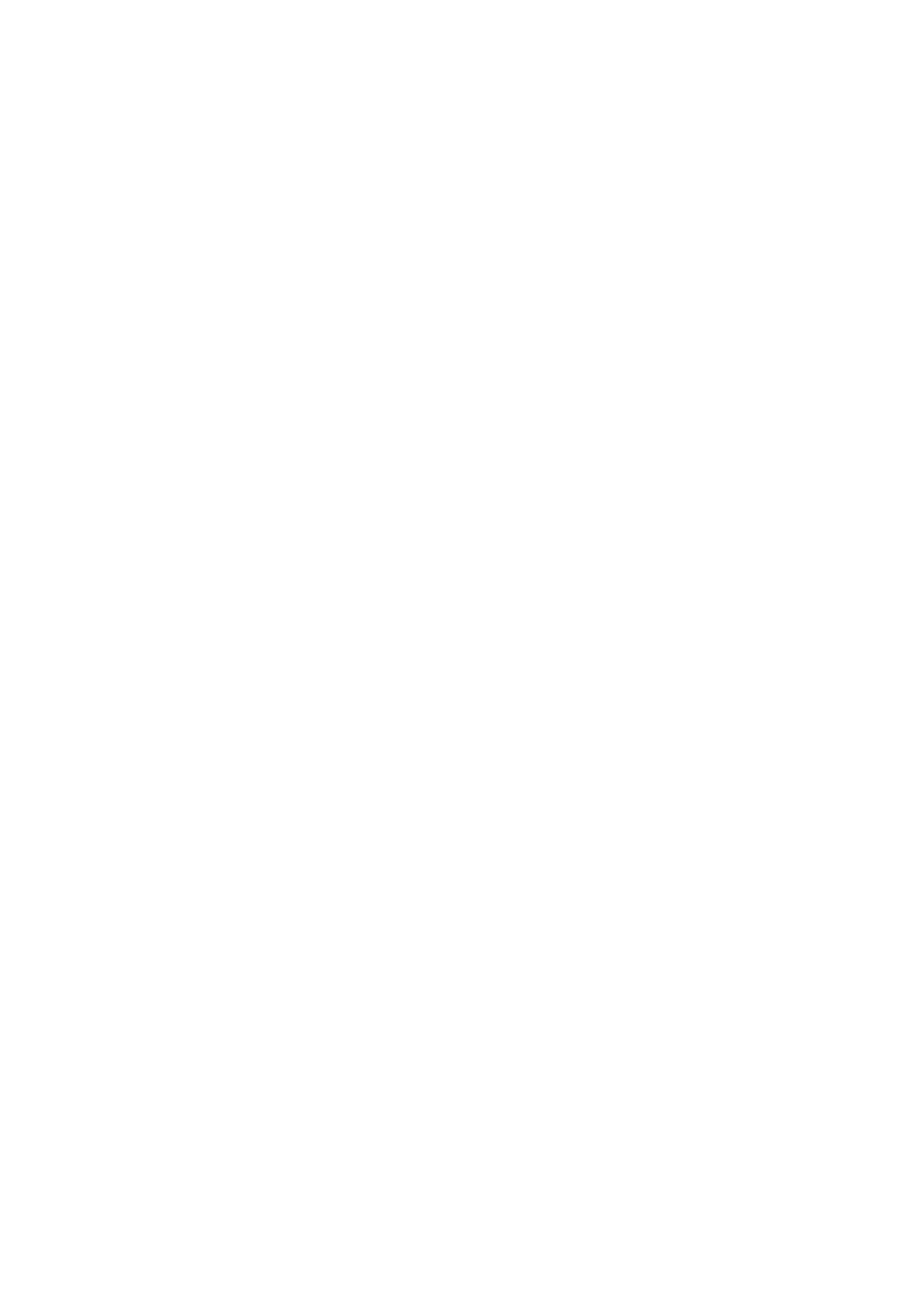| 3105510010 | 552 |
|------------|-----|
| 3105510020 | 552 |
| 3105510030 | 552 |
| 3105510040 | 552 |
| 3105590010 | 552 |
| 3105590020 | 552 |
| 3105590030 | 552 |
| 3105590040 | 552 |
| 3105902030 | 552 |
| 3105902040 | 552 |
| 3105902050 | 552 |
| 3105902060 | 552 |
| 3602000010 | 552 |
| 3808942020 | 552 |
| 3823110000 | 561 |
| 3823120000 | 561 |
| 3823191000 | 561 |
| 3823199070 | 561 |
| 3823199095 | 561 |
| 3824300010 | 552 |
| 3824999210 | 552 |
| 3824999210 | 554 |
| 3824999212 | 552 |
| 3824999212 | 554 |
| 3824999220 | 552 |
| 3824999220 | 554 |
| 3824999298 | 552 |
| 3824999389 | 552 |
| 3824999689 | 552 |
| 3826001000 | 552 |
| 3826001000 | 554 |
| 3826001020 | 552 |
| 3826001020 | 554 |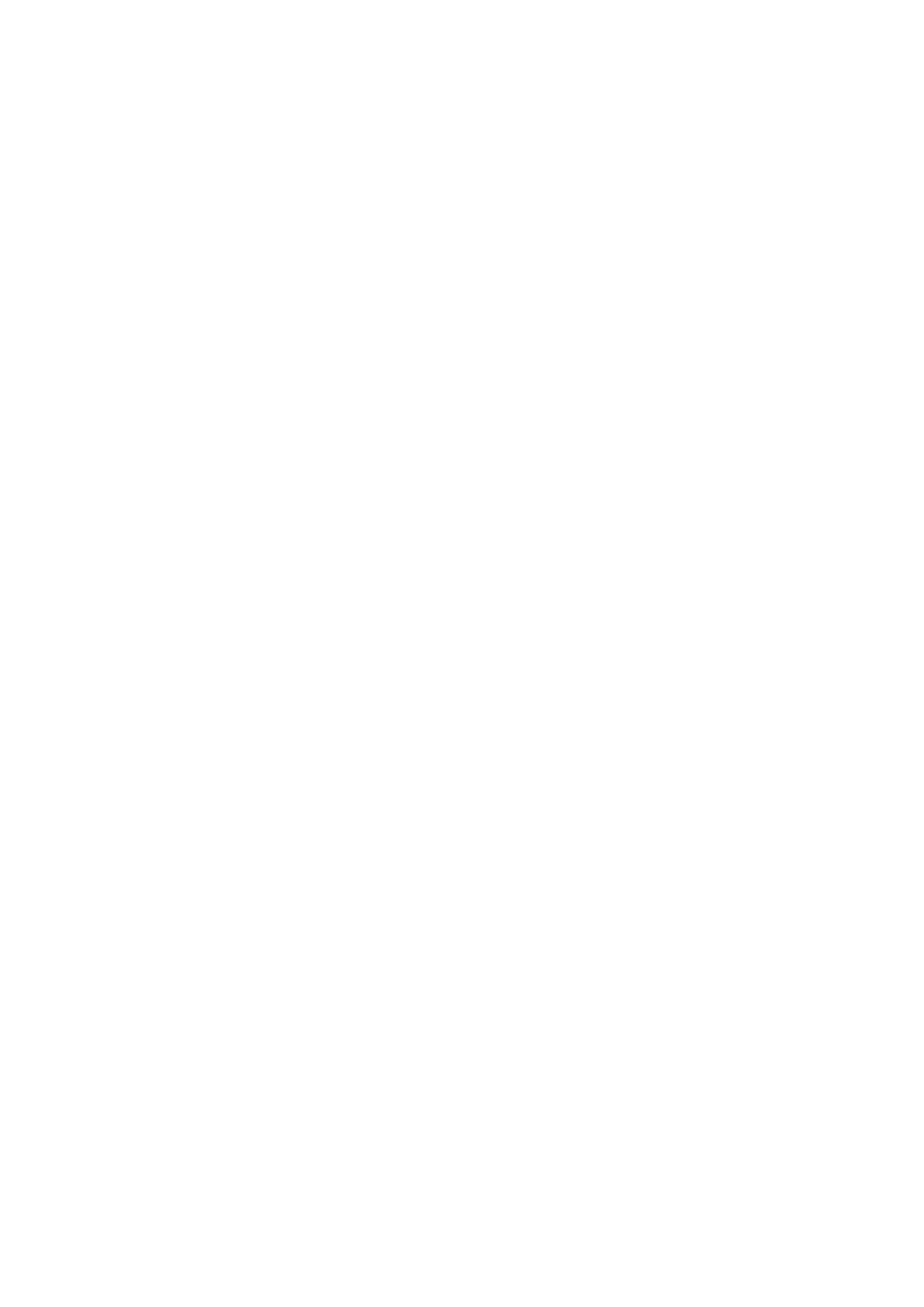| 3826001050 | 552 |
|------------|-----|
| 3826001050 | 554 |
| 3826001089 | 552 |
| 3826001089 | 554 |
| 3826009011 | 552 |
| 3826009011 | 554 |
| 3826009019 | 552 |
| 3826009019 | 554 |
| 3826009030 | 552 |
| 3826009030 | 554 |
| 3905300091 | 552 |
| 3906909017 | 552 |
| 3907610000 | 554 |
| 3924900010 | 552 |
| 4011209000 | 552 |
| 4011209000 | 554 |
| 4012120010 | 552 |
| 4012120010 | 554 |
| 4114101000 | 552 |
| 4114109000 | 552 |
| 4412311010 | 552 |
| 4412331010 | 552 |
| 4421999910 | 552 |
| 4809900010 | 552 |
| 4809900020 | 552 |
| 4810130020 | 552 |
| 4810130020 | 554 |
| 4810140020 | 552 |
| 4810140020 | 554 |
| 4810190020 | 552 |
| 4810190020 | 554 |
| 4810220020 | 552 |
| 4810220020 | 554 |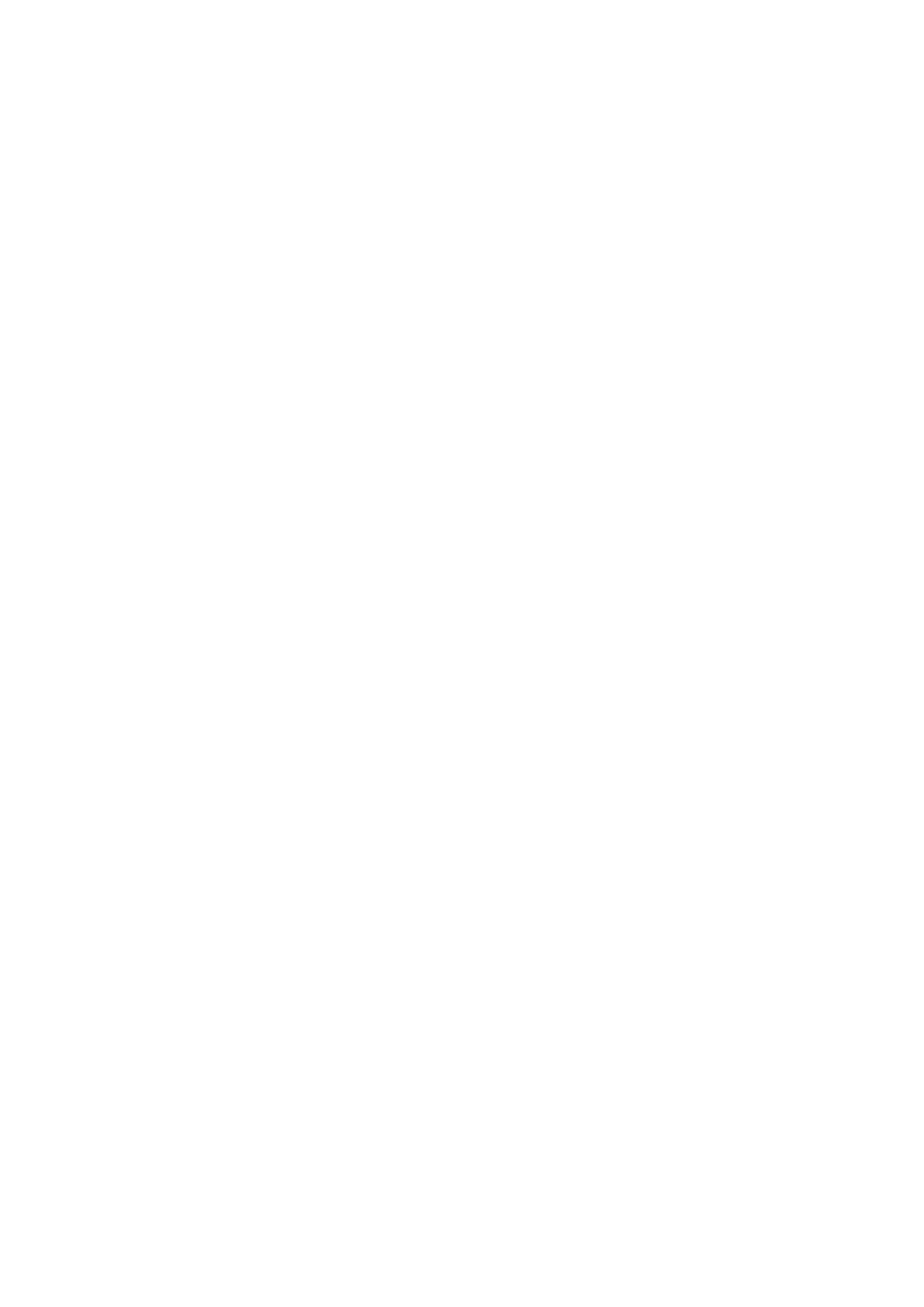| 4810293020 | 552 |
|------------|-----|
| 4810293020 | 554 |
| 4810298020 | 552 |
| 4810298020 | 554 |
| 4810991020 | 552 |
| 4810991020 | 554 |
| 4810998020 | 552 |
| 4810998020 | 554 |
| 4811590020 | 552 |
| 4811900010 | 552 |
| 4811900020 | 552 |
| 4816900010 | 552 |
| 4823908520 | 552 |
| 5402200010 | 552 |
| 6907210000 | 552 |
| 6907210000 | 561 |
| 6907220000 | 552 |
| 6907220000 | 561 |
| 6907230000 | 552 |
| 6907230000 | 561 |
| 6907300000 | 552 |
| 6907300000 | 561 |
| 6907400000 | 552 |
| 6907400000 | 561 |
| 6911100090 | 552 |
| 6912002111 | 552 |
| 6912002191 | 552 |
| 6912002310 | 552 |
| 6912002510 | 552 |
| 6912002910 | 552 |
| 7007198012 | 552 |
| 7007198012 | 554 |
| 7007198018 | 552 |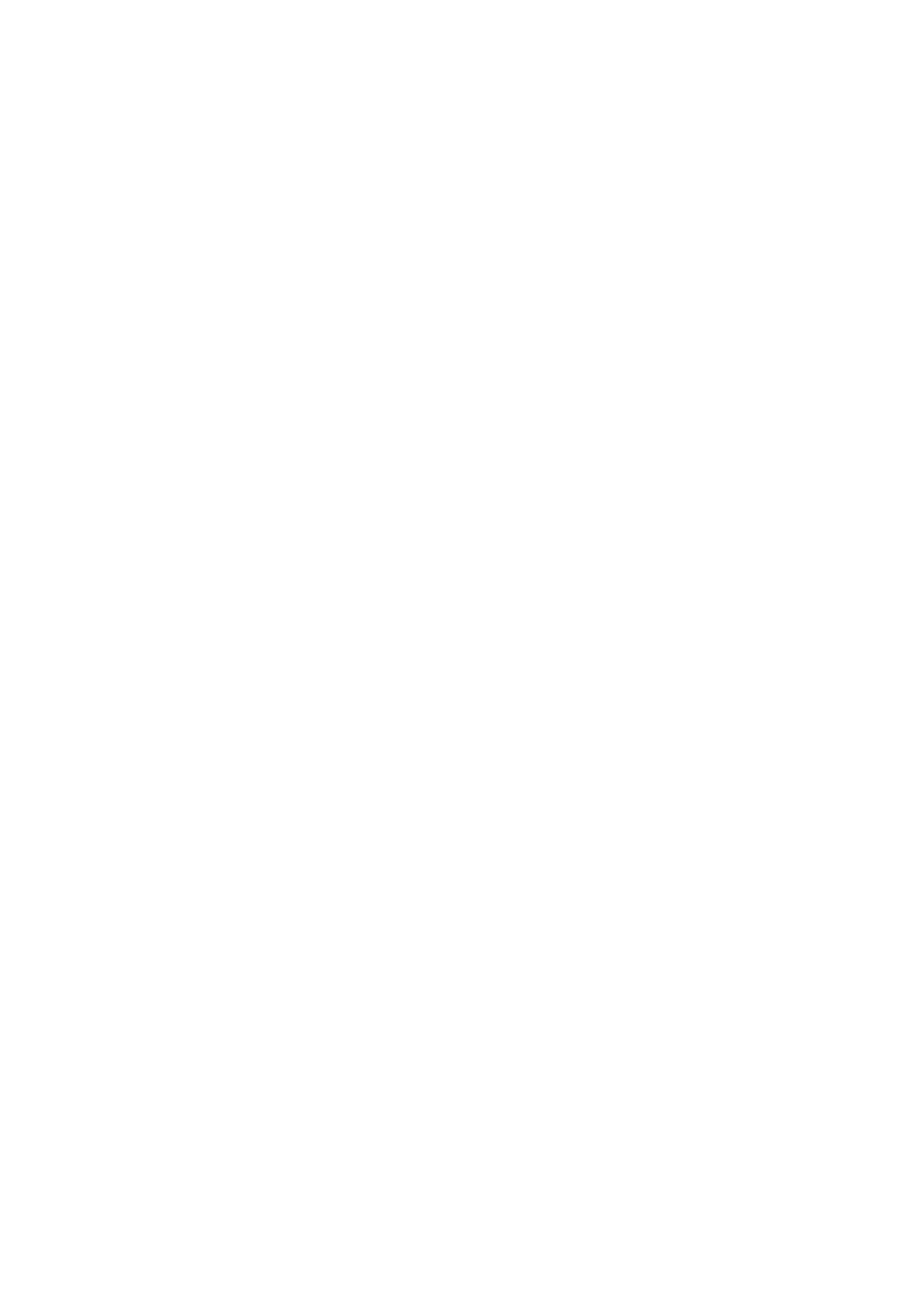| 7007198018 | 554 |
|------------|-----|
| 7007198080 | 552 |
| 7007198080 | 554 |
| 7007198085 | 552 |
| 7007198085 | 554 |
| 7019110000 | 552 |
| 7019110000 | 554 |
| 7019120022 | 552 |
| 7019120022 | 554 |
| 7019120025 | 552 |
| 7019120025 | 554 |
| 7019120026 | 552 |
| 7019120026 | 554 |
| 7019120039 | 552 |
| 7019120039 | 554 |
| 7019140000 | 552 |
| 7019140000 | 554 |
| 7019150000 | 552 |
| 7019150000 | 554 |
| 7019610011 | 552 |
| 7019610021 | 552 |
| 7019610050 | 552 |
| 7019610081 | 552 |
| 7019610081 | 554 |
| 7019610083 | 552 |
| 7019610083 | 554 |
| 7019610083 | 564 |
| 7019610084 | 552 |
| 7019610084 | 554 |
| 7019620081 | 552 |
| 7019620081 | 554 |
| 7019620083 | 552 |
| 7019620083 | 554 |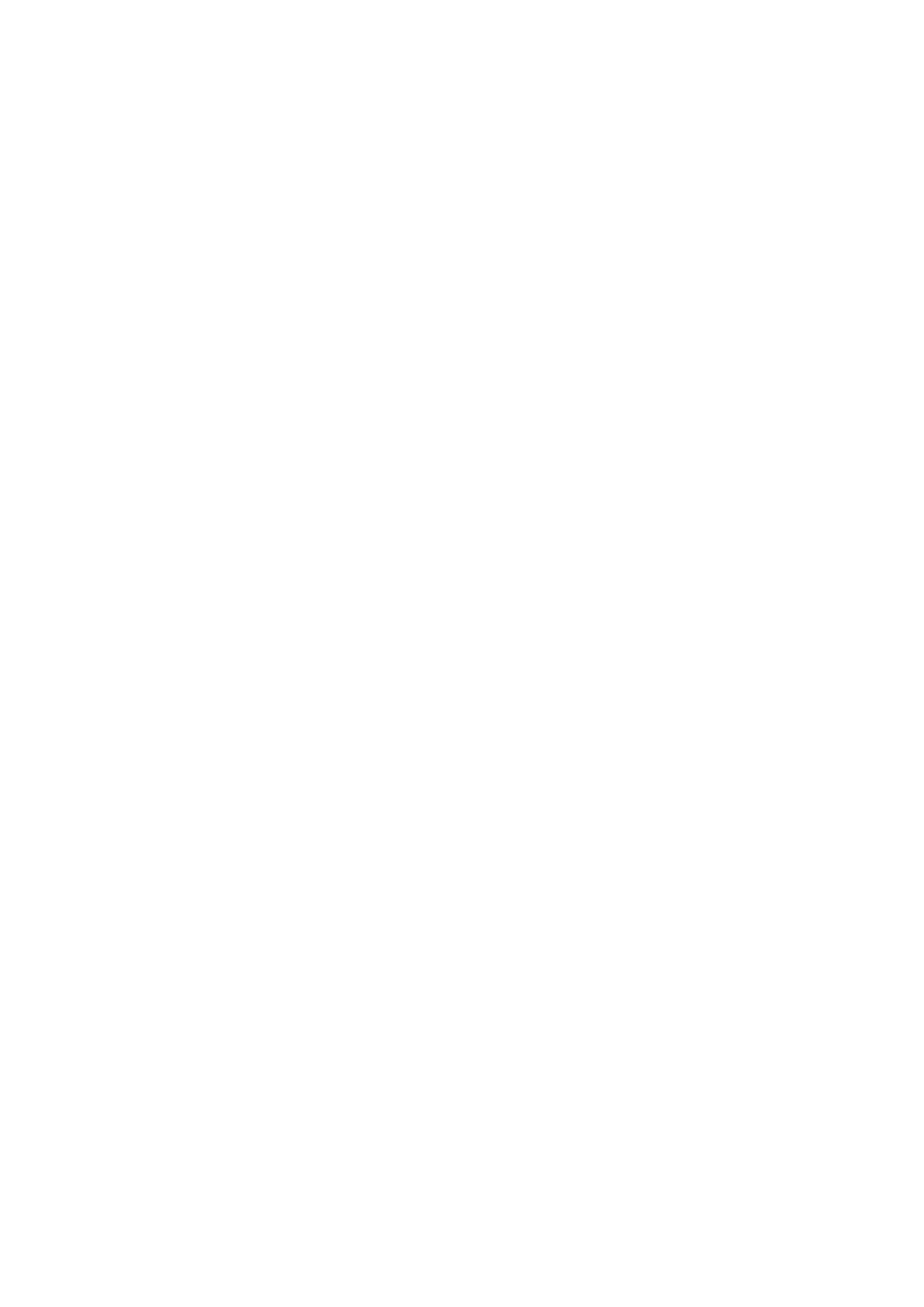| 7019620083 | 564 |
|------------|-----|
| 7019620084 | 552 |
| 7019620084 | 554 |
| 7019630011 | 552 |
| 7019630012 | 552 |
| 7019630013 | 552 |
| 7019630014 | 552 |
| 7019630014 | 564 |
| 7019630015 | 552 |
| 7019630019 | 552 |
| 7019630081 | 552 |
| 7019630081 | 554 |
| 7019630083 | 552 |
| 7019630083 | 554 |
| 7019630083 | 564 |
| 7019630084 | 552 |
| 7019630084 | 554 |
| 7019640011 | 552 |
| 7019640012 | 552 |
| 7019640013 | 552 |
| 7019640014 | 552 |
| 7019640014 | 564 |
| 7019640015 | 552 |
| 7019640019 | 552 |
| 7019640081 | 552 |
| 7019640081 | 554 |
| 7019640083 | 552 |
| 7019640083 | 554 |
| 7019640083 | 564 |
| 7019640084 | 552 |
| 7019640084 | 554 |
| 7019650011 | 552 |
| 7019650012 | 552 |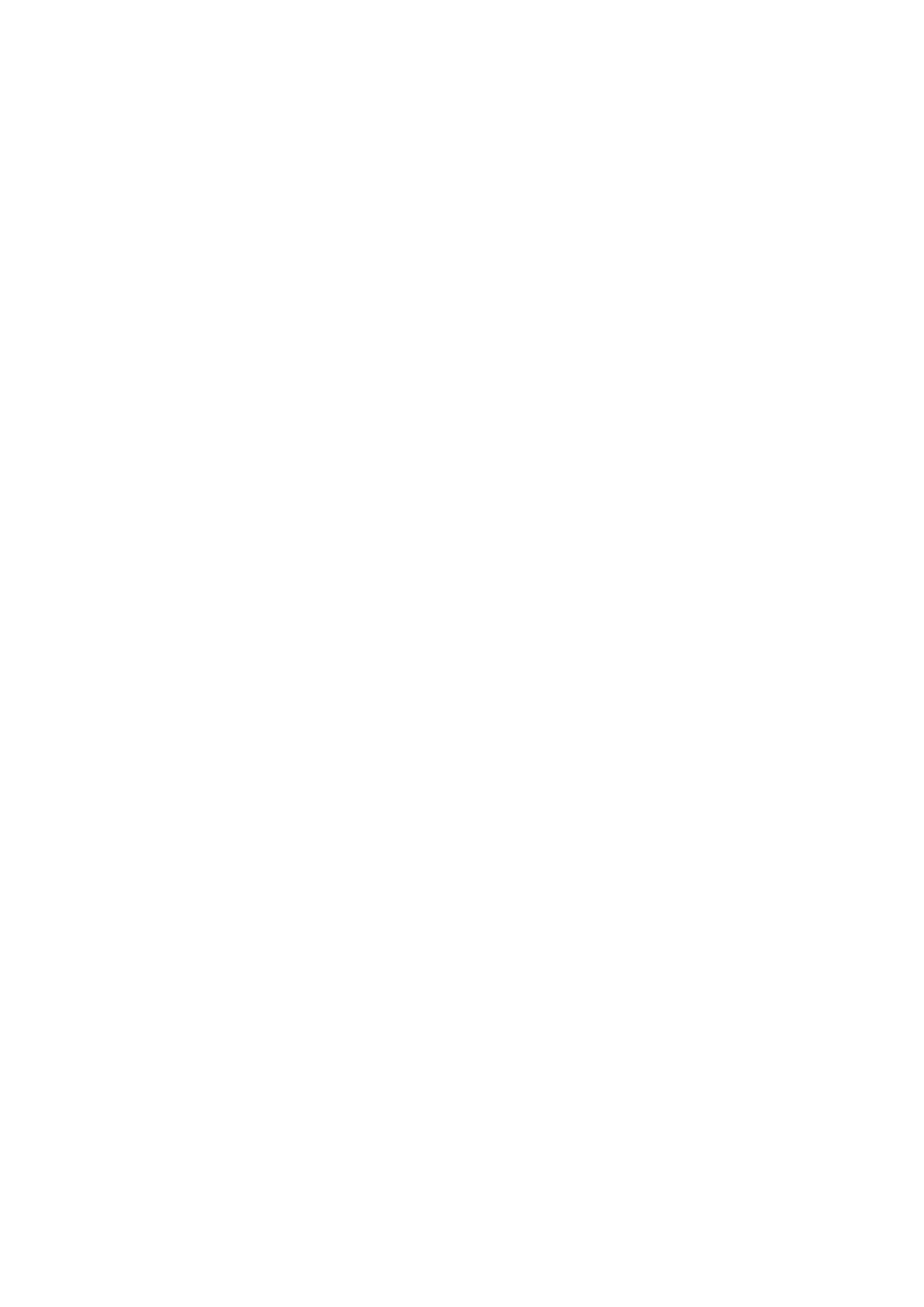| 7019650013 | 552 |
|------------|-----|
| 7019650014 | 552 |
| 7019650014 | 564 |
| 7019650015 | 552 |
| 7019650018 | 552 |
| 7019650021 | 552 |
| 7019650050 | 552 |
| 7019650081 | 552 |
| 7019650081 | 554 |
| 7019650083 | 552 |
| 7019650083 | 554 |
| 7019650083 | 564 |
| 7019650084 | 552 |
| 7019650084 | 554 |
| 7019660011 | 552 |
| 7019660014 | 552 |
| 7019660014 | 564 |
| 7019660018 | 552 |
| 7019660021 | 552 |
| 7019660050 | 552 |
| 7019660081 | 552 |
| 7019660081 | 554 |
| 7019660083 | 552 |
| 7019660083 | 554 |
| 7019660083 | 564 |
| 7019660084 | 552 |
| 7019660084 | 554 |
| 7019691081 | 552 |
| 7019691081 | 554 |
| 7019691083 | 552 |
| 7019691083 | 554 |
| 7019691083 | 564 |
| 7019691084 | 552 |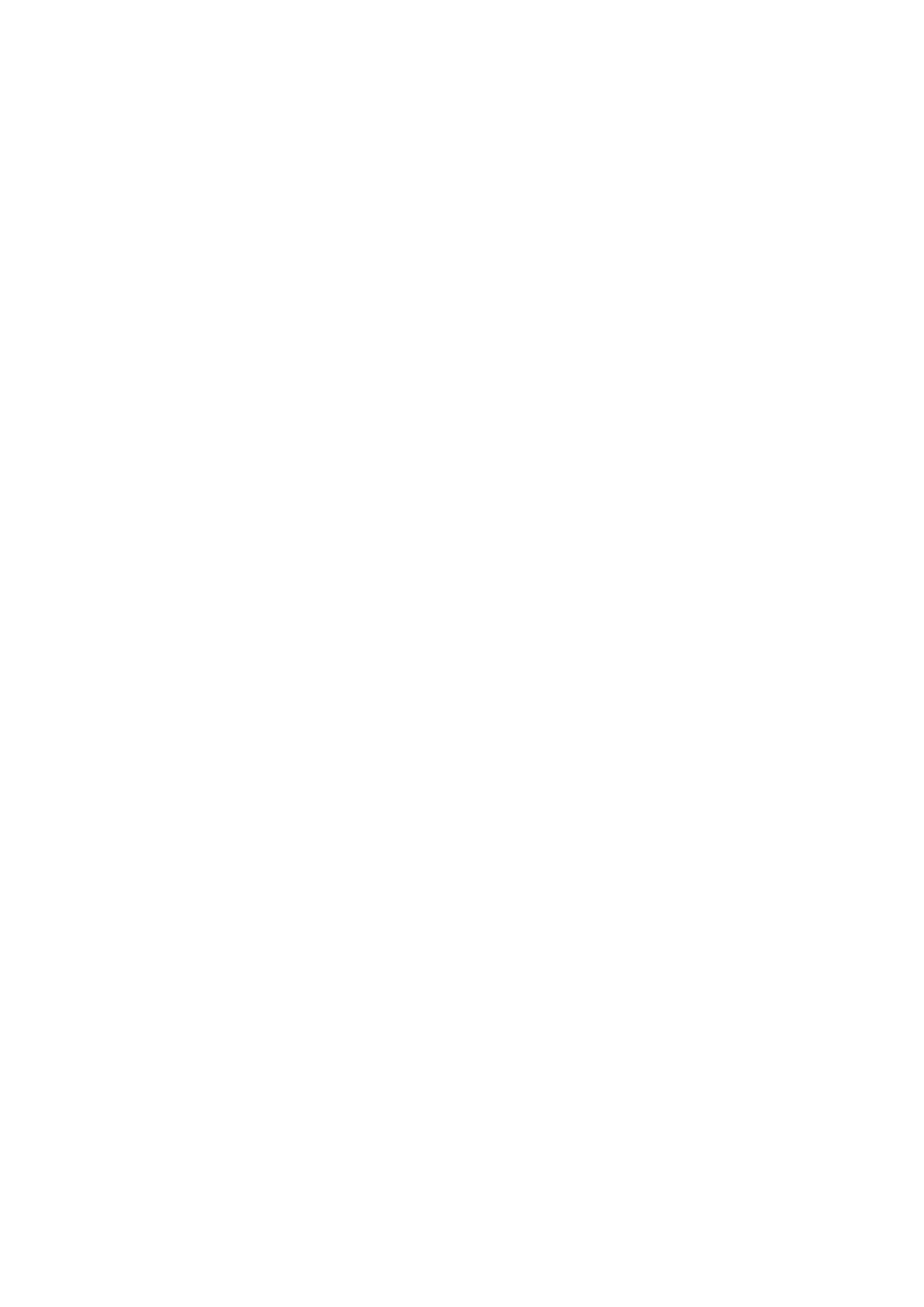| 7019691084 | 554 |
|------------|-----|
| 7019699011 | 552 |
| 7019699012 | 552 |
| 7019699013 | 552 |
| 7019699014 | 552 |
| 7019699014 | 564 |
| 7019699015 | 552 |
| 7019699019 | 552 |
| 7019699081 | 552 |
| 7019699081 | 554 |
| 7019699083 | 552 |
| 7019699083 | 554 |
| 7019699083 | 564 |
| 7019699084 | 552 |
| 7019699084 | 554 |
| 7019900081 | 552 |
| 7019900081 | 554 |
| 7019900083 | 552 |
| 7019900083 | 554 |
| 7019900083 | 564 |
| 7019900084 | 552 |
| 7019900084 | 554 |
| 7202210000 | 552 |
| 7202291000 | 552 |
| 7202299000 | 552 |
| 7202998030 | 552 |
| 7208100000 | 552 |
| 7208100000 | 554 |
| 7208250000 | 552 |
| 7208250000 | 554 |
| 7208260000 | 552 |
| 7208260000 | 554 |
| 7208270000 | 552 |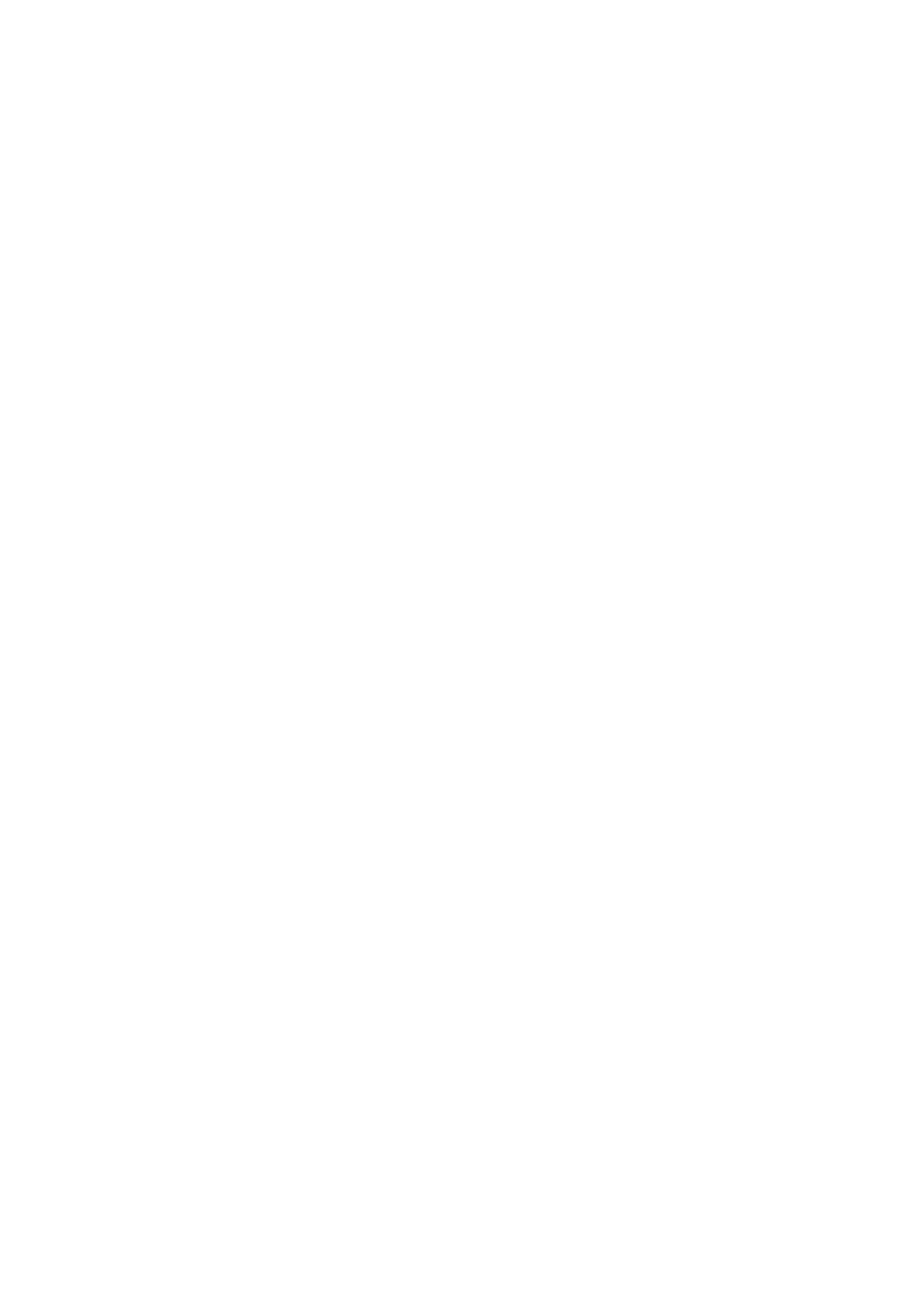| 7208270000 | 554 |
|------------|-----|
| 7208360000 | 552 |
| 7208360000 | 554 |
| 7208370000 | 552 |
| 7208370000 | 554 |
| 7208380000 | 552 |
| 7208380000 | 554 |
| 7208390000 | 552 |
| 7208390000 | 554 |
| 7208400000 | 552 |
| 7208400000 | 554 |
| 7208512010 | 552 |
| 7208519110 | 552 |
| 7208519810 | 552 |
| 7208521000 | 552 |
| 7208521000 | 554 |
| 7208529110 | 552 |
| 7208529900 | 552 |
| 7208529900 | 554 |
| 7208530000 | 552 |
| 7208531000 | 552 |
| 7208531000 | 554 |
| 7208539000 | 552 |
| 7208539000 | 554 |
| 7208540000 | 552 |
| 7208540000 | 554 |
| 7208902010 | 552 |
| 7208908020 | 552 |
| 7209150090 | 552 |
| 7209169000 | 552 |
| 7209179000 | 552 |
| 7209189100 | 552 |
| 7209189990 | 552 |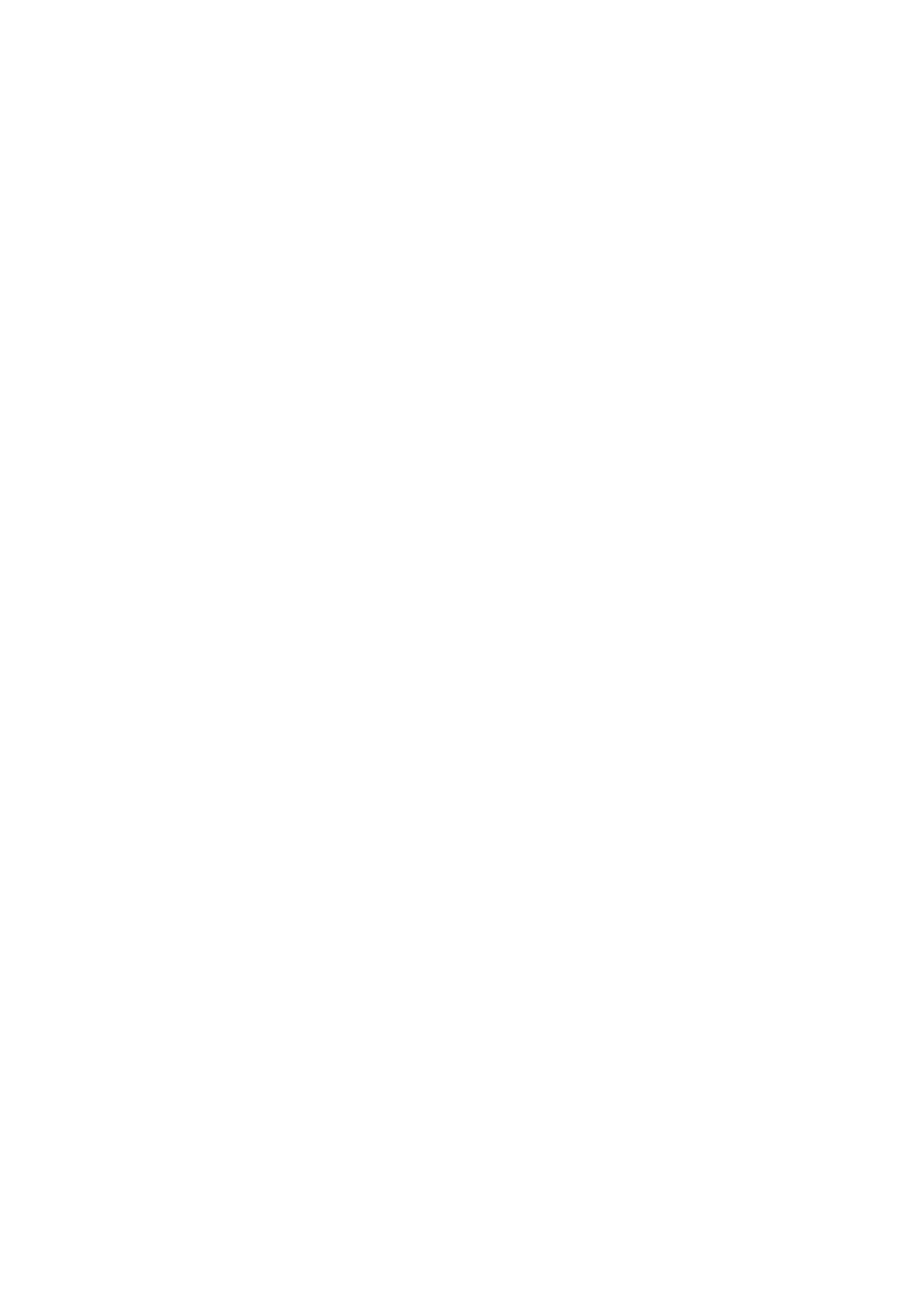| 7209250090 | 552 |
|------------|-----|
| 7209269000 | 552 |
| 7209279000 | 552 |
| 7209289000 | 552 |
| 7210410020 | 552 |
| 7210410020 | 561 |
| 7210410030 | 552 |
| 7210410030 | 561 |
| 7210490020 | 552 |
| 7210490020 | 561 |
| 7210490030 | 552 |
| 7210490030 | 561 |
| 7210500000 | 551 |
| 7210610020 | 552 |
| 7210610020 | 561 |
| 7210610030 | 552 |
| 7210610030 | 561 |
| 7210690020 | 552 |
| 7210690020 | 561 |
| 7210690030 | 552 |
| 7210690030 | 561 |
| 7210708011 | 552 |
| 7210708011 | 554 |
| 7210708091 | 552 |
| 7210708091 | 554 |
| 7210908092 | 552 |
| 7210908092 | 561 |
| 7211130000 | 552 |
| 7211130000 | 554 |
| 7211130019 | 552 |
| 7211140000 | 552 |
| 7211140000 | 554 |
| 7211140010 | 552 |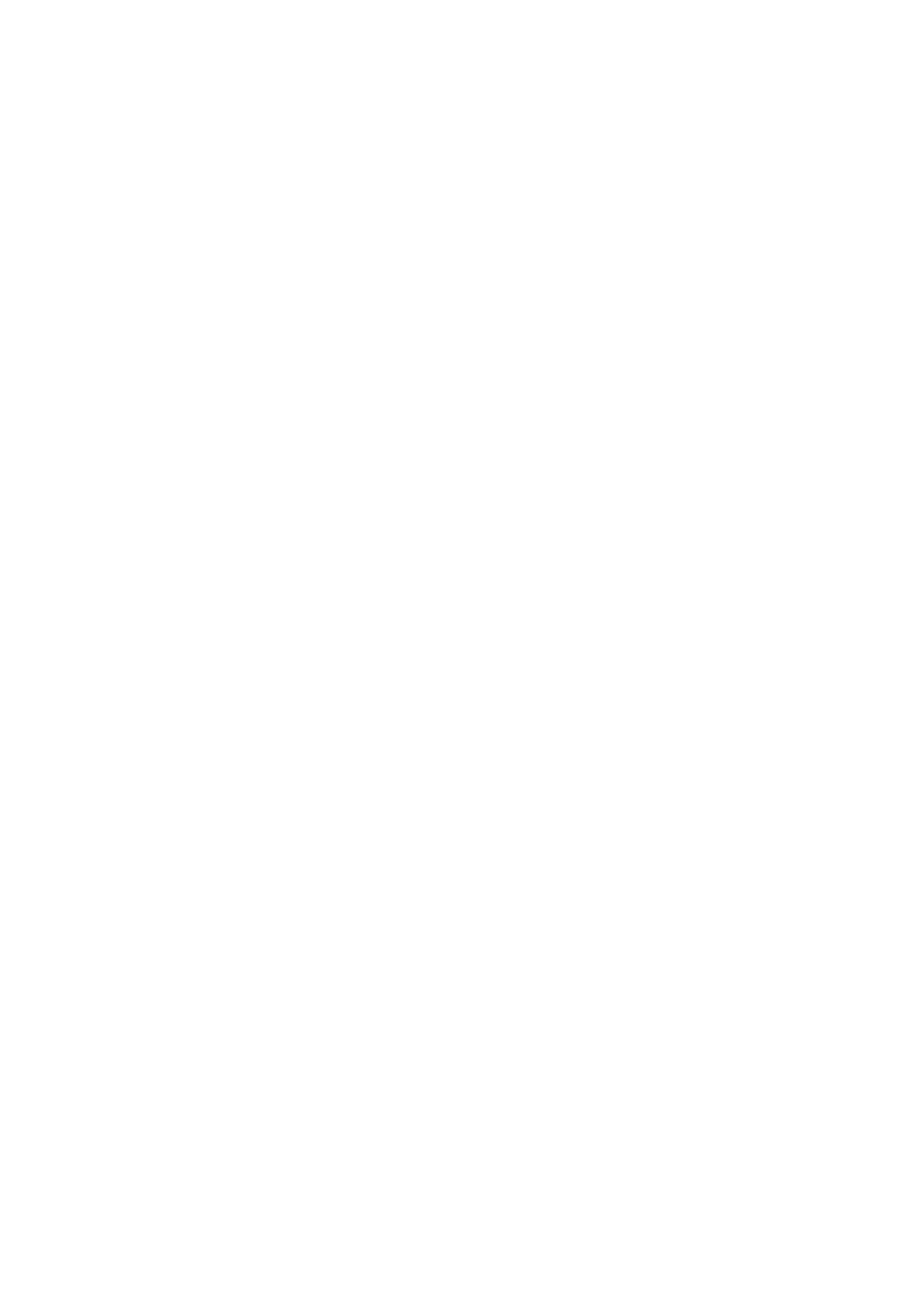| 7211140095 | 552 |
|------------|-----|
| 7211190000 | 552 |
| 7211190000 | 554 |
| 7211190010 | 552 |
| 7211190095 | 552 |
| 7211233000 | 552 |
| 7211238019 | 552 |
| 7211238095 | 552 |
| 7211238099 | 552 |
| 7211290019 | 552 |
| 7211290099 | 552 |
| 7212300020 | 552 |
| 7212300020 | 561 |
| 7212300030 | 552 |
| 7212300030 | 561 |
| 7212408001 | 552 |
| 7212408001 | 554 |
| 7212408021 | 552 |
| 7212408021 | 554 |
| 7212408091 | 552 |
| 7212408091 | 554 |
| 7212502000 | 551 |
| 7212506120 | 552 |
| 7212506120 | 561 |
| 7212506130 | 552 |
| 7212506130 | 561 |
| 7212506920 | 552 |
| 7212506920 | 561 |
| 7212506930 | 552 |
| 7212506930 | 561 |
| 7212509014 | 552 |
| 7212509014 | 561 |
| 7212509092 | 552 |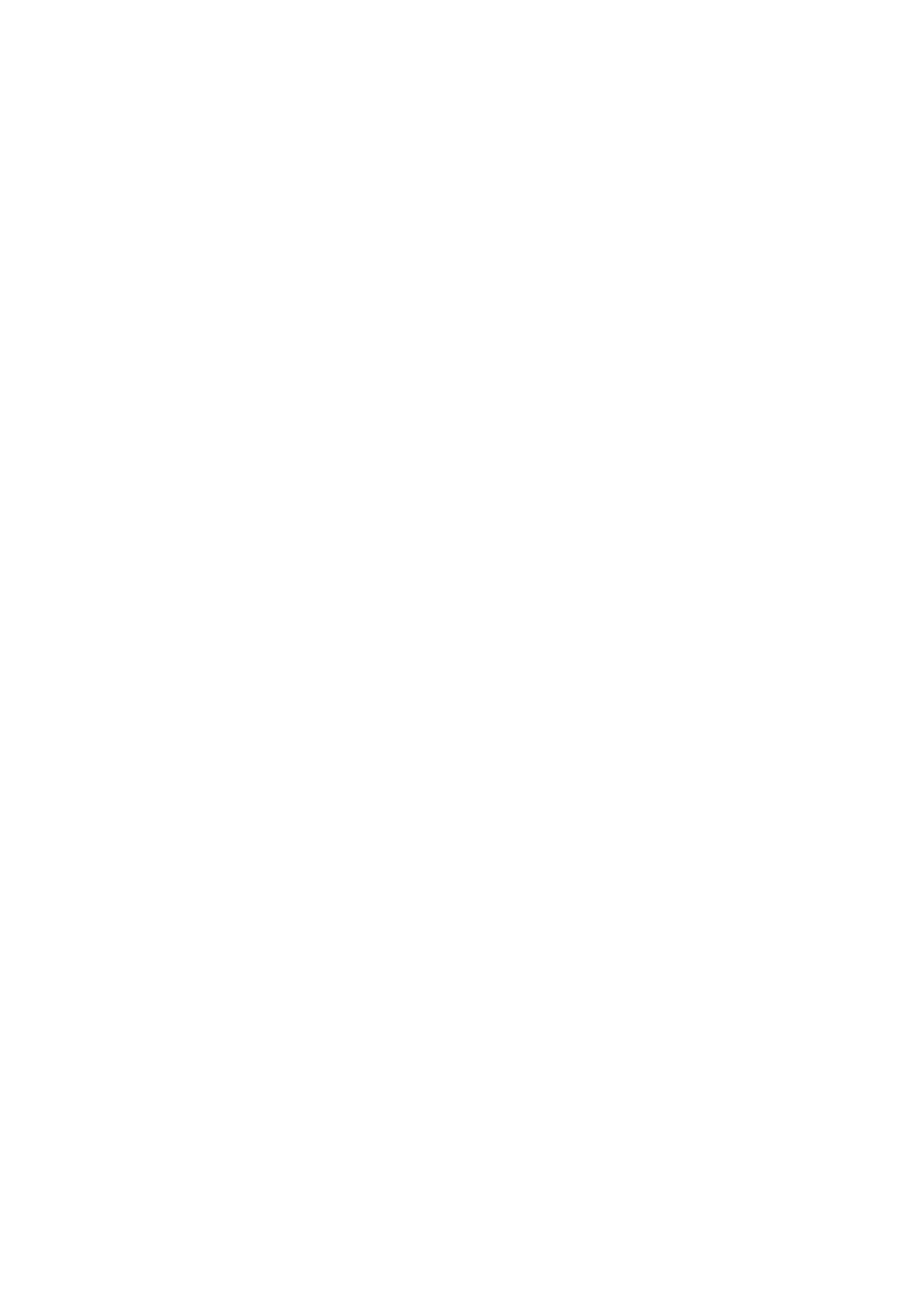| 7212509092 | 561 |
|------------|-----|
| 7213100000 | 552 |
| 7213200000 | 552 |
| 7213911000 | 552 |
| 7213912000 | 552 |
| 7213914100 | 552 |
| 7213914900 | 552 |
| 7213917000 | 552 |
| 7213919000 | 552 |
| 7213991000 | 552 |
| 7213999000 | 552 |
| 7214100010 | 552 |
| 7214200020 | 552 |
| 7214300010 | 552 |
| 7214911010 | 552 |
| 7214919010 | 552 |
| 7214991010 | 552 |
| 7214999510 | 552 |
| 7217109010 | 552 |
| 7217209010 | 552 |
| 7219110000 | 552 |
| 7219120000 | 552 |
| 7219130000 | 552 |
| 7219140000 | 552 |
| 7219220000 | 552 |
| 7219230000 | 552 |
| 7219240000 | 552 |
| 7219310000 | 552 |
| 7219310000 | 554 |
| 7219321000 | 552 |
| 7219321000 | 554 |
| 7219329000 | 552 |
| 7219329000 | 554 |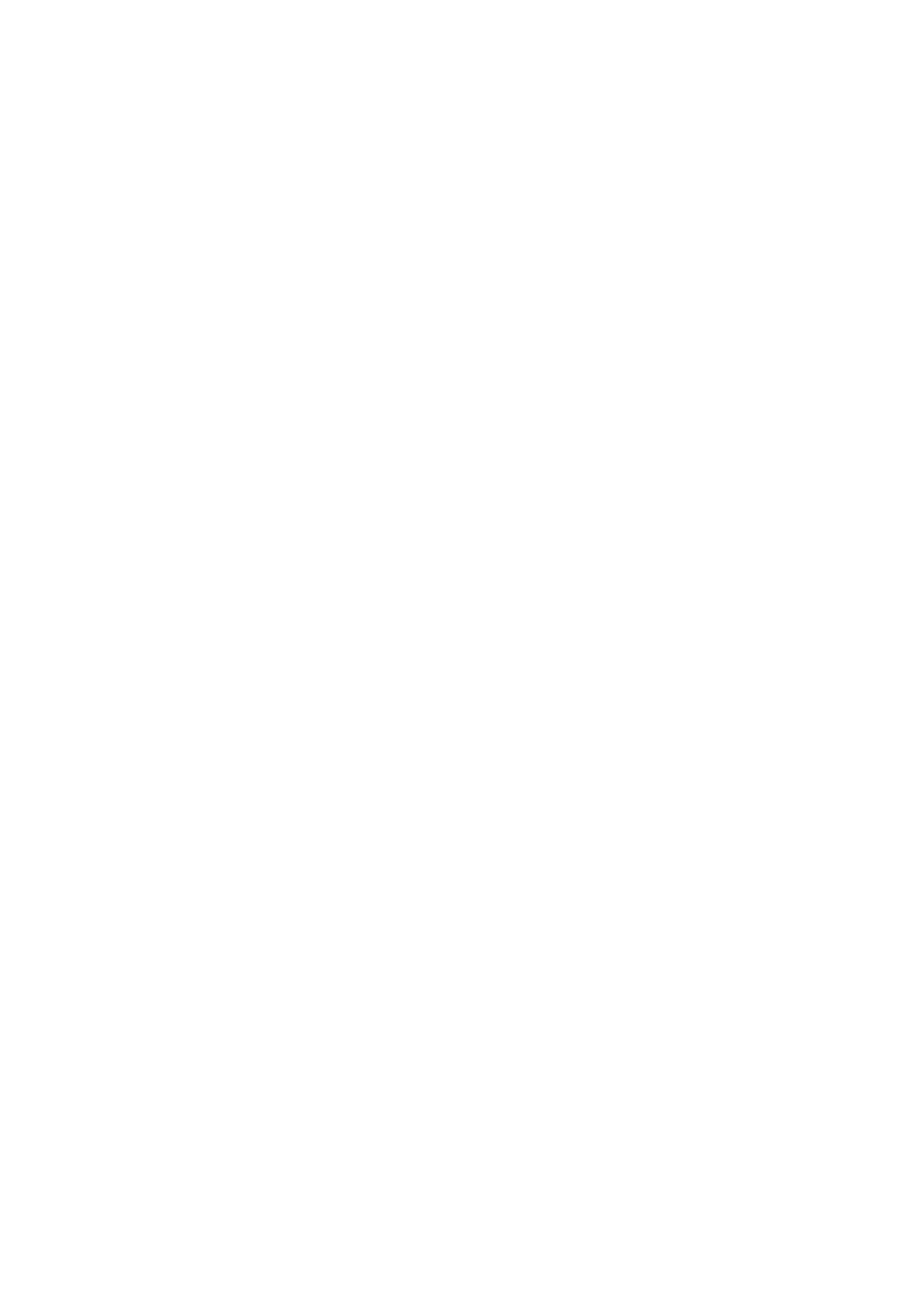| 7219331000 | 552 |
|------------|-----|
| 7219331000 | 554 |
| 7219339000 | 552 |
| 7219339000 | 554 |
| 7219341000 | 552 |
| 7219341000 | 554 |
| 7219349000 | 552 |
| 7219349000 | 554 |
| 7219351000 | 552 |
| 7219351000 | 554 |
| 7219359000 | 552 |
| 7219359000 | 554 |
| 7219902000 | 552 |
| 7219902000 | 554 |
| 7219908000 | 552 |
| 7219908000 | 554 |
| 7220110000 | 552 |
| 7220120000 | 552 |
| 7220202100 | 552 |
| 7220202100 | 554 |
| 7220202900 | 552 |
| 7220202900 | 554 |
| 7220204100 | 552 |
| 7220204100 | 554 |
| 7220204900 | 552 |
| 7220204900 | 554 |
| 7220208100 | 552 |
| 7220208100 | 554 |
| 7220208900 | 552 |
| 7220208900 | 554 |
| 7220902000 | 552 |
| 7220902000 | 554 |
| 7220908000 | 552 |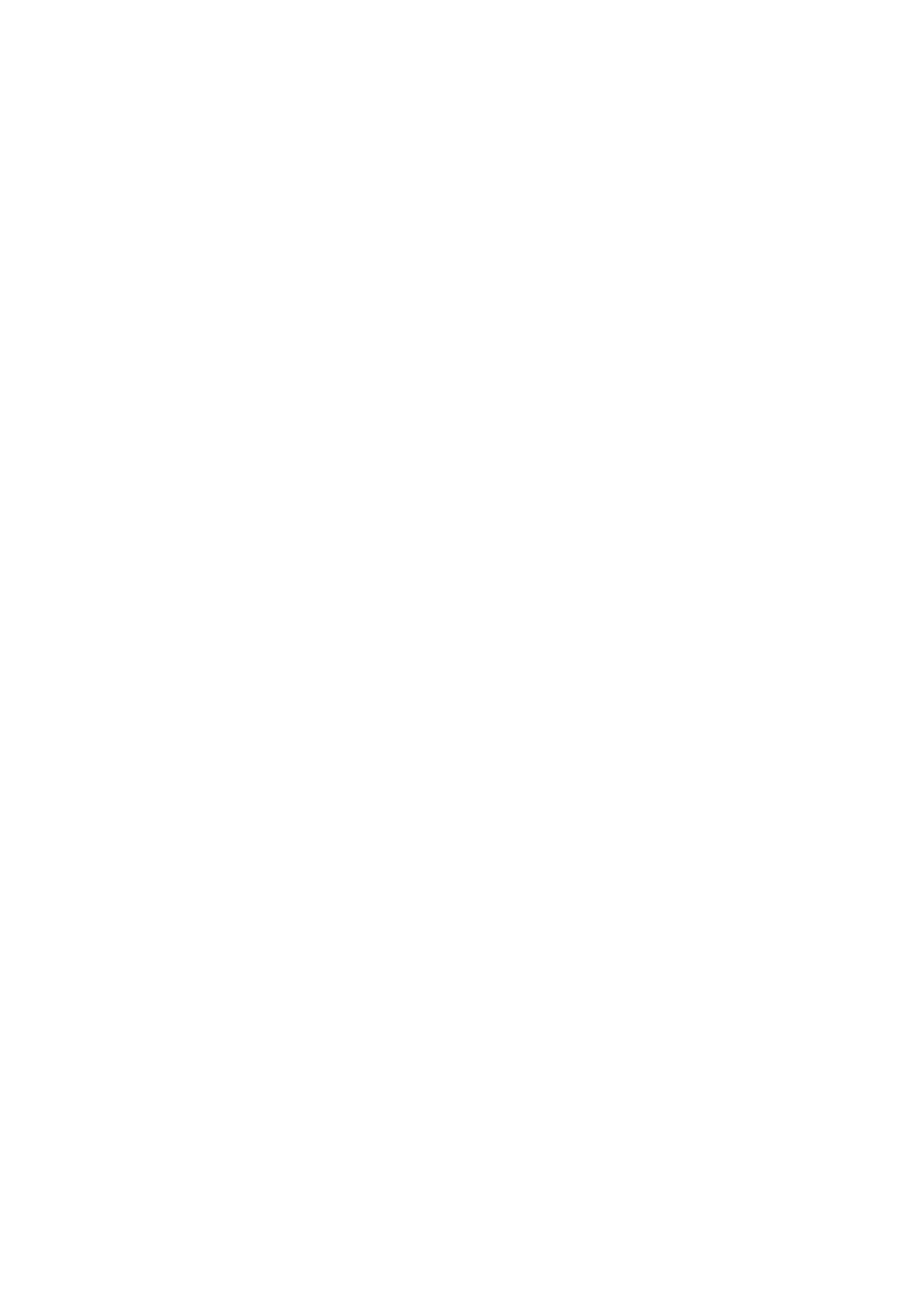| 7220908000 | 554 |
|------------|-----|
| 7222202100 | 554 |
| 7222202900 | 554 |
| 7222203100 | 554 |
| 7222203900 | 554 |
| 7222208100 | 554 |
| 7222208900 | 554 |
| 7225110011 | 552 |
| 7225110015 | 552 |
| 7225110019 | 552 |
| 7225191090 | 552 |
| 7225191090 | 554 |
| 7225309000 | 552 |
| 7225309000 | 554 |
| 7225404000 | 552 |
| 7225406010 | 552 |
| 7225406090 | 552 |
| 7225406090 | 554 |
| 7225409000 | 552 |
| 7225409000 | 554 |
| 7225508000 | 552 |
| 7225920020 | 552 |
| 7225920020 | 561 |
| 7225920030 | 552 |
| 7225920030 | 561 |
| 7225990011 | 552 |
| 7225990011 | 554 |
| 7225990022 | 552 |
| 7225990022 | 561 |
| 7225990023 | 552 |
| 7225990023 | 561 |
| 7225990041 | 552 |
| 7225990041 | 561 |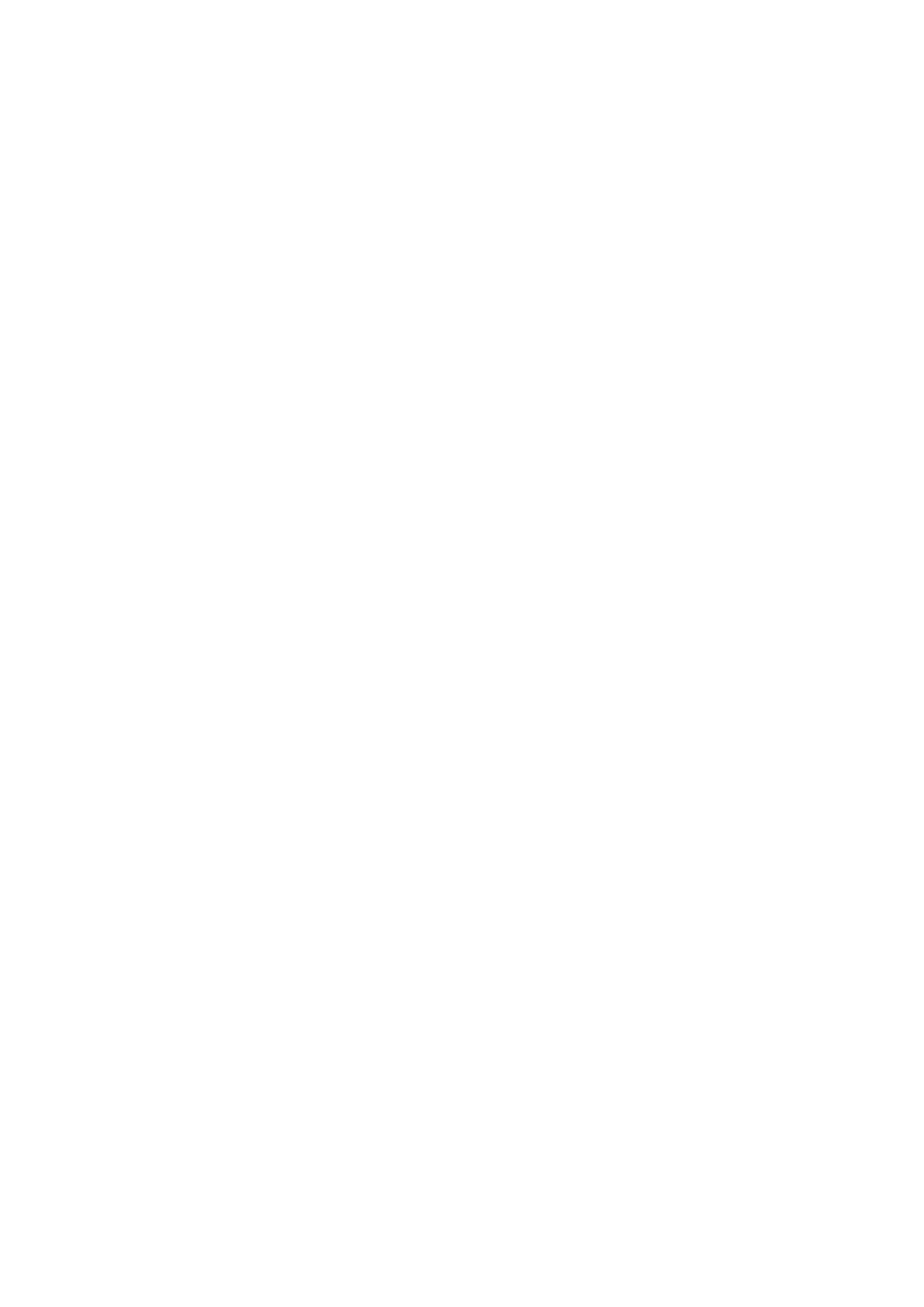| 7225990045 | 552 |
|------------|-----|
| 7225990091 | 552 |
| 7225990091 | 554 |
| 7225990092 | 552 |
| 7225990092 | 561 |
| 7225990093 | 552 |
| 7225990093 | 561 |
| 7226110012 | 552 |
| 7226110014 | 552 |
| 7226110016 | 552 |
| 7226110092 | 552 |
| 7226110094 | 552 |
| 7226110096 | 552 |
| 7226191091 | 552 |
| 7226191091 | 554 |
| 7226191095 | 552 |
| 7226191095 | 554 |
| 7226919100 | 552 |
| 7226919100 | 554 |
| 7226919119 | 552 |
| 7226919900 | 552 |
| 7226919900 | 554 |
| 7226920000 | 552 |
| 7226993010 | 552 |
| 7226993010 | 561 |
| 7226993030 | 552 |
| 7226993030 | 561 |
| 7226997011 | 552 |
| 7226997011 | 554 |
| 7226997013 | 552 |
| 7226997013 | 561 |
| 7226997091 | 552 |
| 7226997091 | 554 |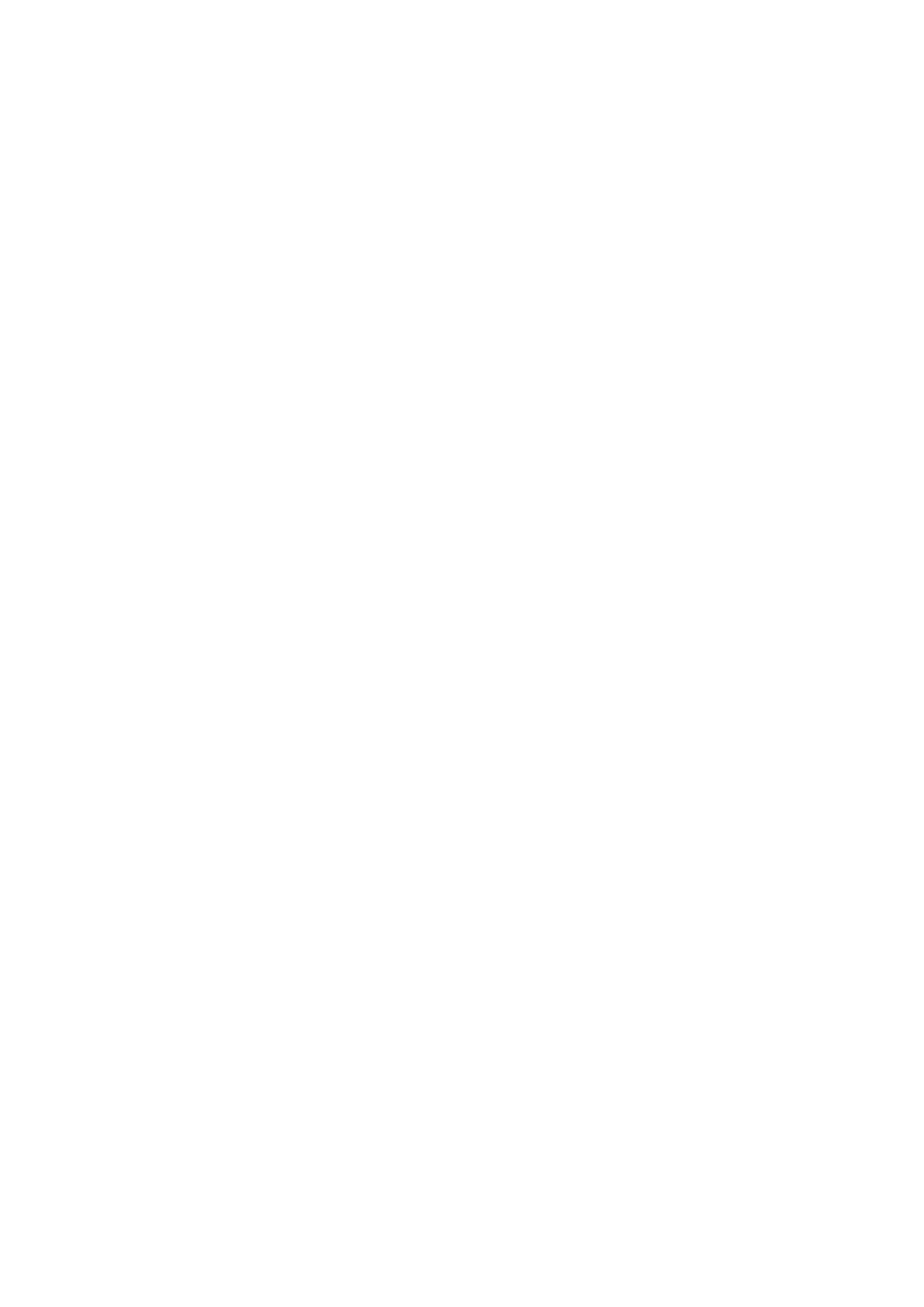| 7226997093 | 552 |
|------------|-----|
| 7226997093 | 561 |
| 7226997094 | 552 |
| 7226997094 | 561 |
| 7227100000 | 552 |
| 7227200000 | 552 |
| 7227901000 | 552 |
| 7227905000 | 552 |
| 7227909500 | 552 |
| 7303001010 | 552 |
| 7303001010 | 554 |
| 7303009010 | 552 |
| 7303009010 | 554 |
| 7304110000 | 552 |
| 7304110010 | 552 |
| 7304191020 | 552 |
| 7304193020 | 552 |
| 7304199000 | 552 |
| 7304220000 | 552 |
| 7304220020 | 552 |
| 7304230020 | 552 |
| 7304240000 | 552 |
| 7304240020 | 552 |
| 7304291020 | 552 |
| 7304293020 | 552 |
| 7304299090 | 552 |
| 7304318030 | 552 |
| 7304395030 | 552 |
| 7304398230 | 552 |
| 7304398320 | 552 |
| 7304398800 | 552 |
| 7304410090 | 552 |
| 7304498390 | 552 |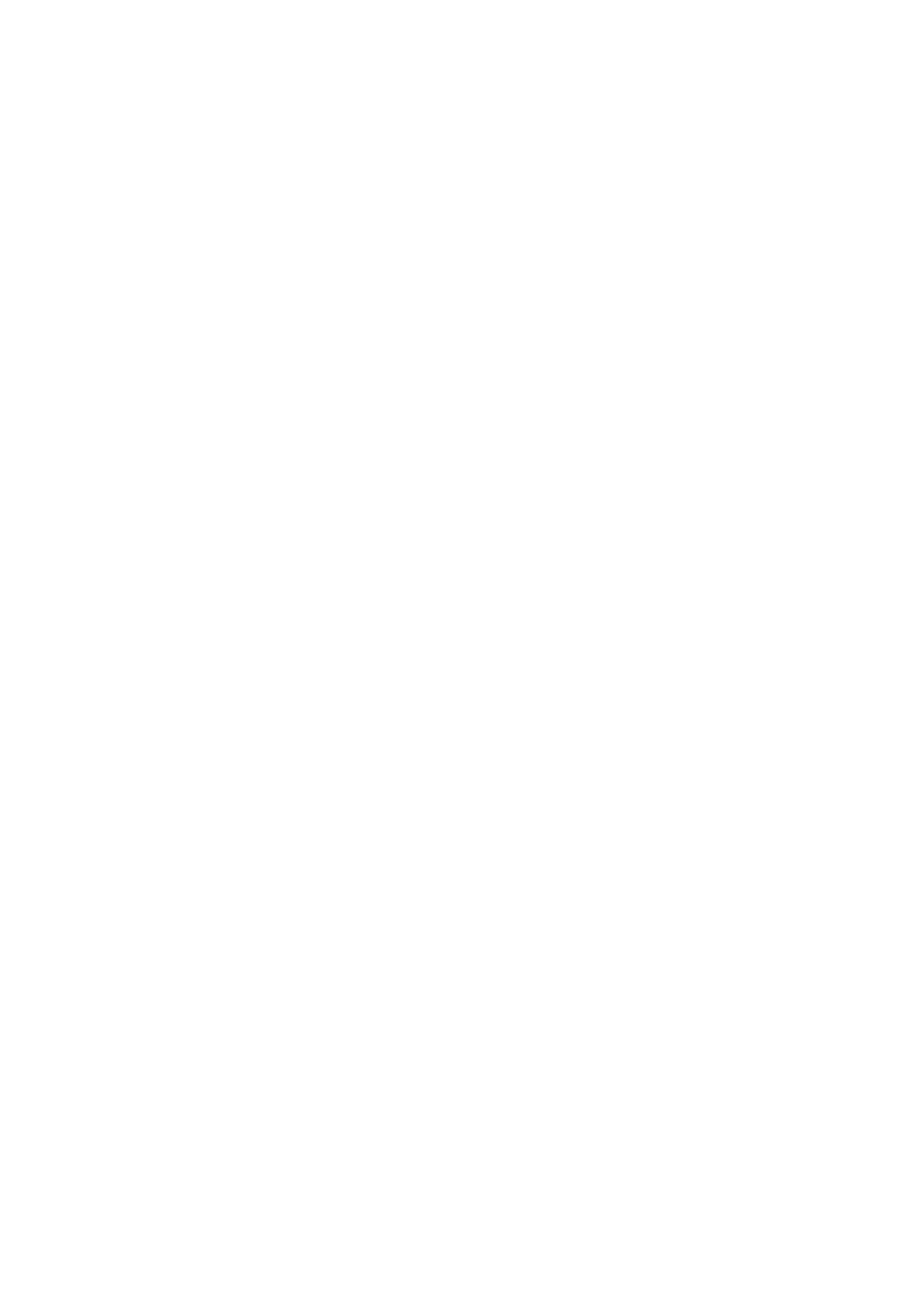| 7304498590 | 552 |
|------------|-----|
| 7304498990 | 552 |
| 7304518930 | 552 |
| 7304598230 | 552 |
| 7304598320 | 552 |
| 7304598900 | 552 |
| 7304900091 | 552 |
| 7306304120 | 552 |
| 7306304920 | 552 |
| 7306307280 | 552 |
| 7306307780 | 552 |
| 7307191010 | 552 |
| 7307191020 | 552 |
| 7307231035 | 552 |
| 7307231035 | 564 |
| 7307231040 | 552 |
| 7307231040 | 564 |
| 7307231050 | 552 |
| 7307231055 | 552 |
| 7307239035 | 552 |
| 7307239035 | 564 |
| 7307239040 | 552 |
| 7307239040 | 564 |
| 7307239050 | 552 |
| 7307239055 | 552 |
| 7307931191 | 552 |
| 7307931193 | 552 |
| 7307931194 | 552 |
| 7307931195 | 552 |
| 7307931199 | 552 |
| 7307931991 | 552 |
| 7307931993 | 552 |
| 7307931994 | 552 |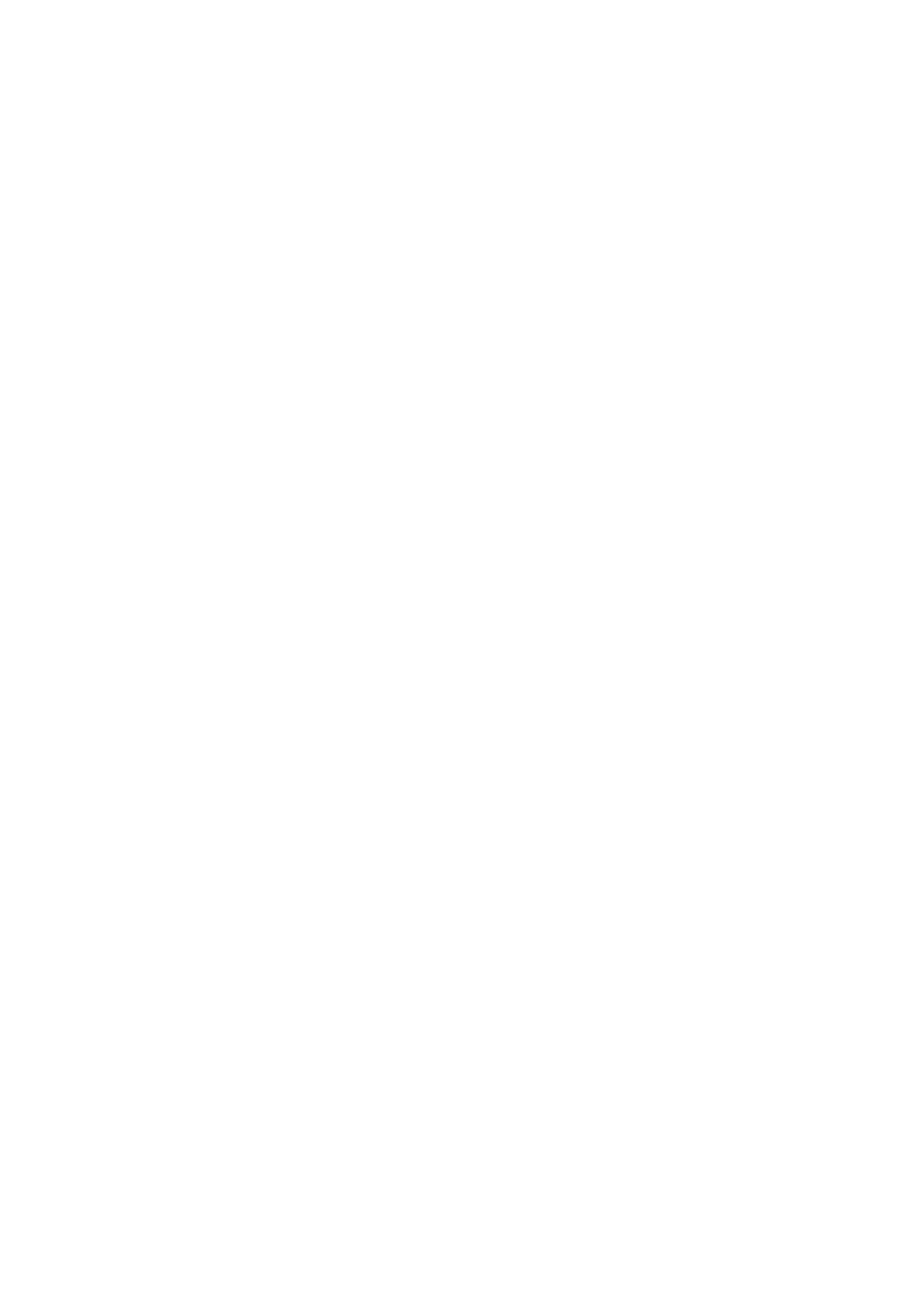| 7307931995 | 552 |
|------------|-----|
| 7307931999 | 552 |
| 7307998092 | 552 |
| 7307998093 | 552 |
| 7307998094 | 552 |
| 7307998095 | 552 |
| 7307998098 | 552 |
| 7308200011 | 552 |
| 7308909811 | 552 |
| 7310100010 | 561 |
| 7310299010 | 561 |
| 7312106191 | 552 |
| 7312106591 | 552 |
| 7312106991 | 552 |
| 7312108112 | 552 |
| 7312108113 | 552 |
| 7312108119 | 552 |
| 7312108312 | 552 |
| 7312108313 | 552 |
| 7312108319 | 552 |
| 7312108512 | 552 |
| 7312108513 | 552 |
| 7312108519 | 552 |
| 7312108912 | 552 |
| 7312108913 | 552 |
| 7312108919 | 552 |
| 7312109812 | 552 |
| 7312109813 | 552 |
| 7312109819 | 552 |
| 7318129000 | 552 |
| 7318149100 | 552 |
| 7318149900 | 552 |
| 7318155800 | 552 |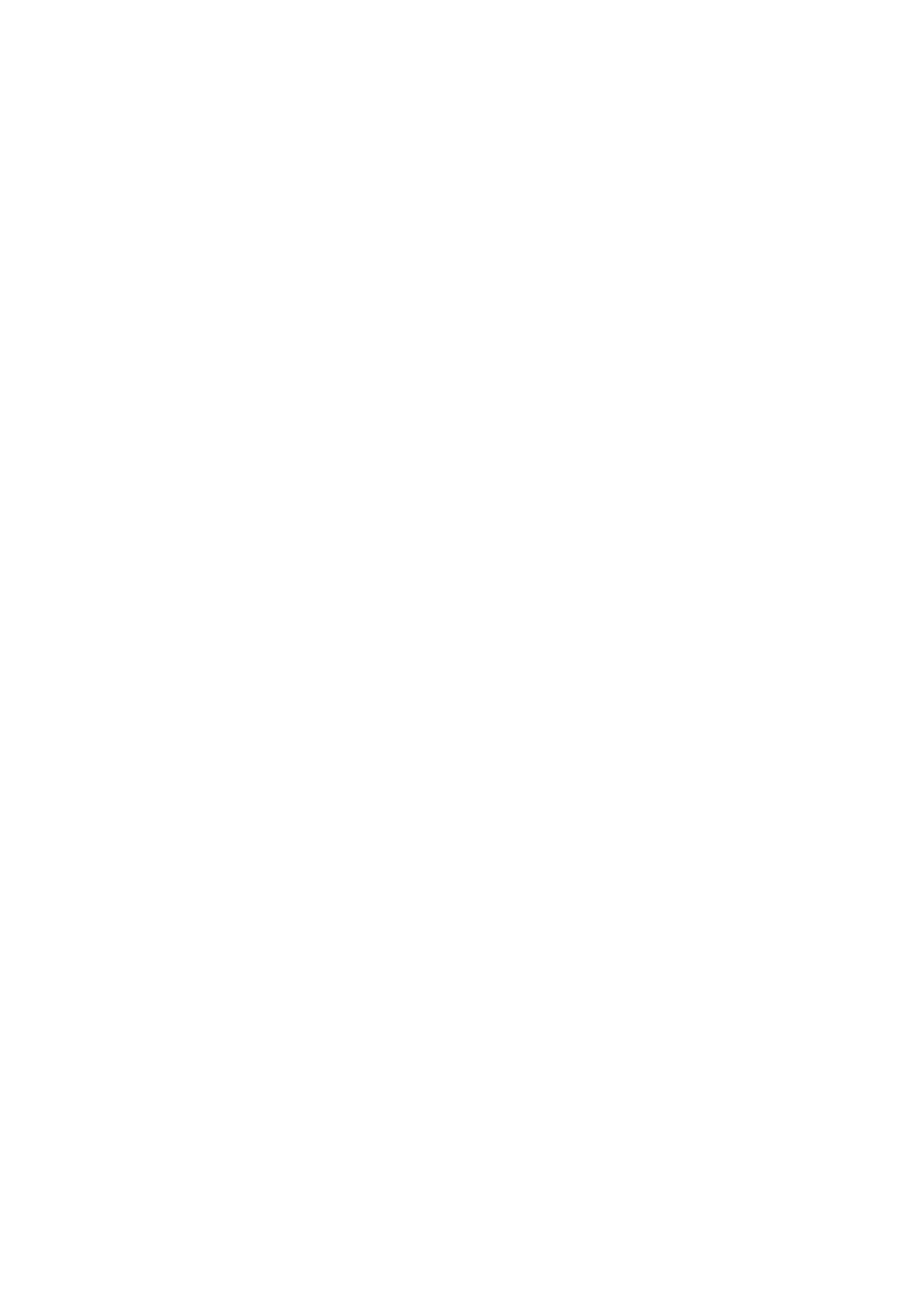| 7318156800 | 552 |
|------------|-----|
| 7318158200 | 552 |
| 7318158800 | 552 |
| 7318159519 | 552 |
| 7318159589 | 552 |
| 7318210031 | 552 |
| 7318210039 | 552 |
| 7318210095 | 552 |
| 7318210098 | 552 |
| 7318220031 | 552 |
| 7318220039 | 552 |
| 7318220095 | 552 |
| 7318220098 | 552 |
| 7323930010 | 552 |
| 7323990010 | 552 |
| 7325100031 | 552 |
| 7325991060 | 552 |
| 7604101011 | 552 |
| 7604109011 | 552 |
| 7604109025 | 552 |
| 7604109080 | 552 |
| 7604210000 | 552 |
| 7604291000 | 552 |
| 7604299000 | 552 |
| 7606115025 | 552 |
| 7606115086 | 552 |
| 7606119125 | 552 |
| 7606119186 | 552 |
| 7606119325 | 552 |
| 7606119386 | 552 |
| 7606119925 | 552 |
| 7606119986 | 552 |
| 7606125025 | 552 |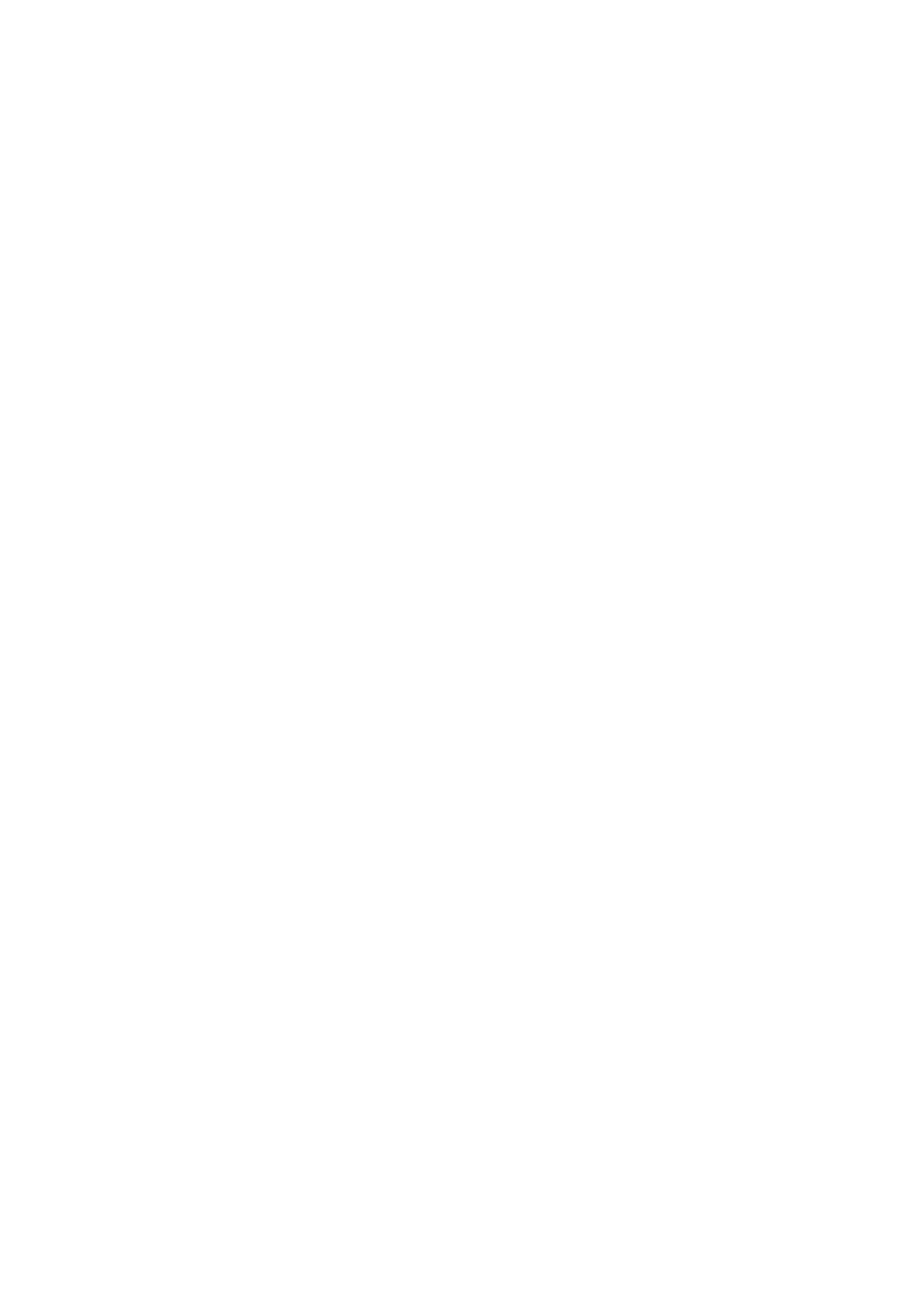| 7606125088 | 552 |
|------------|-----|
| 7606129225 | 552 |
| 7606129293 | 552 |
| 7606129386 | 552 |
| 7606129925 | 552 |
| 7606129986 | 552 |
| 7606910025 | 552 |
| 7606910086 | 552 |
| 7606920025 | 552 |
| 7606920092 | 552 |
| 7607111111 | 552 |
| 7607111119 | 552 |
| 7607111910 | 552 |
| 7607111930 | 552 |
| 7607111940 | 552 |
| 7607111950 | 552 |
| 7607111960 | 552 |
| 7607111960 | 554 |
| 7607111991 | 552 |
| 7607111991 | 554 |
| 7607119044 | 552 |
| 7607119046 | 552 |
| 7607119048 | 552 |
| 7607119051 | 552 |
| 7607119053 | 552 |
| 7607119065 | 552 |
| 7607119071 | 552 |
| 7607119072 | 552 |
| 7607119073 | 552 |
| 7607119075 | 552 |
| 7607119077 | 552 |
| 7607119091 | 552 |
| 7607119093 | 552 |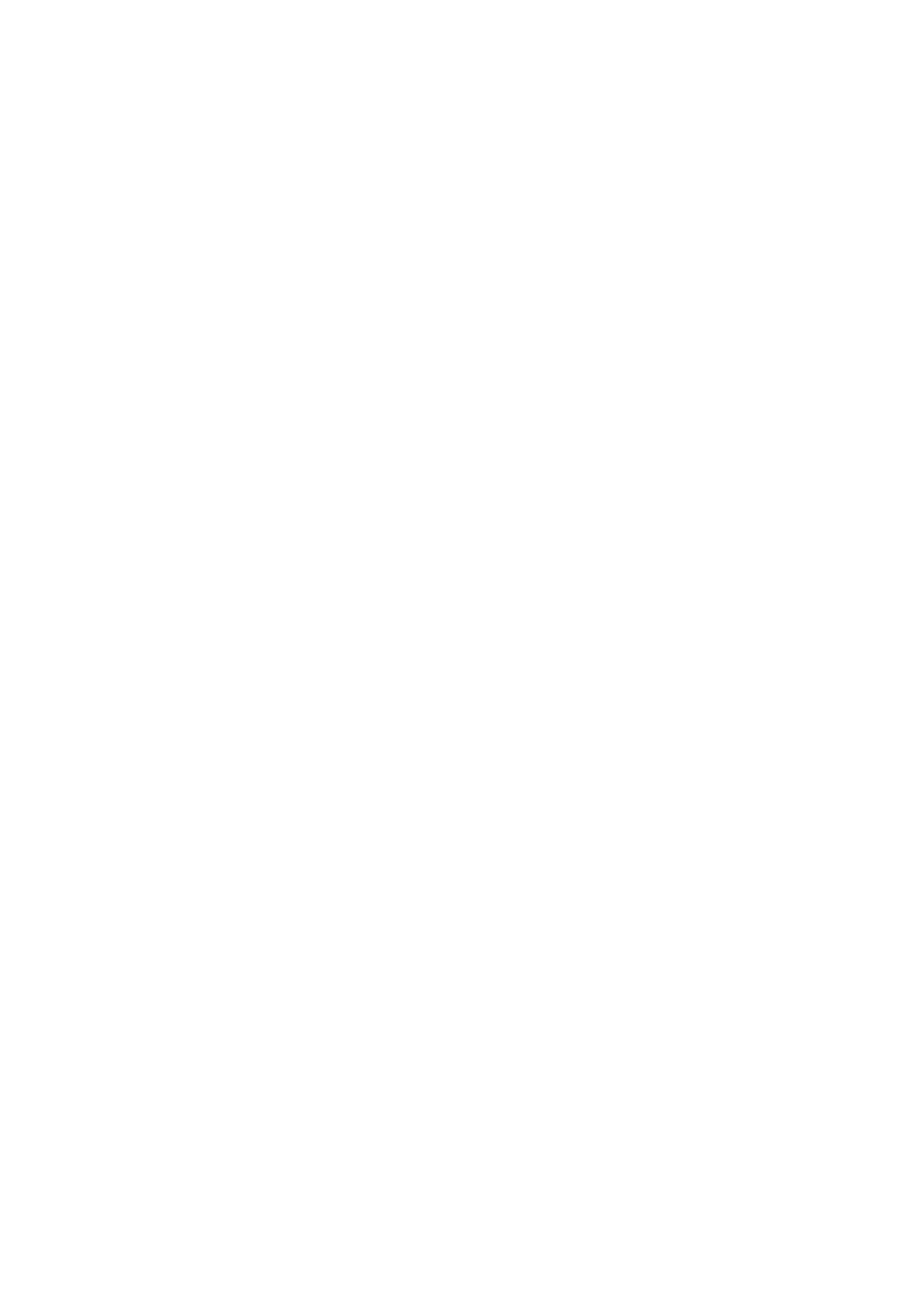| 7607191011 | 552 |
|------------|-----|
| 7607191019 | 552 |
| 7607199075 | 552 |
| 7607199094 | 552 |
| 7608100011 | 552 |
| 7608100080 | 552 |
| 7608208100 | 552 |
| 7608208900 | 552 |
| 7610909010 | 552 |
| 7615101010 | 552 |
| 7615108010 | 552 |
| 7616991091 | 552 |
| 7616999001 | 552 |
| 7616999091 | 552 |
| 8101991011 | 552 |
| 8101991012 | 552 |
| 8101991013 | 552 |
| 8101991020 | 552 |
| 8102960011 | 552 |
| 8102960019 | 552 |
| 8102960020 | 552 |
| 8102960030 | 552 |
| 8102960040 | 552 |
| 8305100011 | 552 |
| 8305100013 | 552 |
| 8305100019 | 552 |
| 8305100021 | 552 |
| 8305100023 | 552 |
| 8305100029 | 552 |
| 8305100034 | 552 |
| 8305100035 | 552 |
| 8305100050 | 552 |
| 8427900011 | 552 |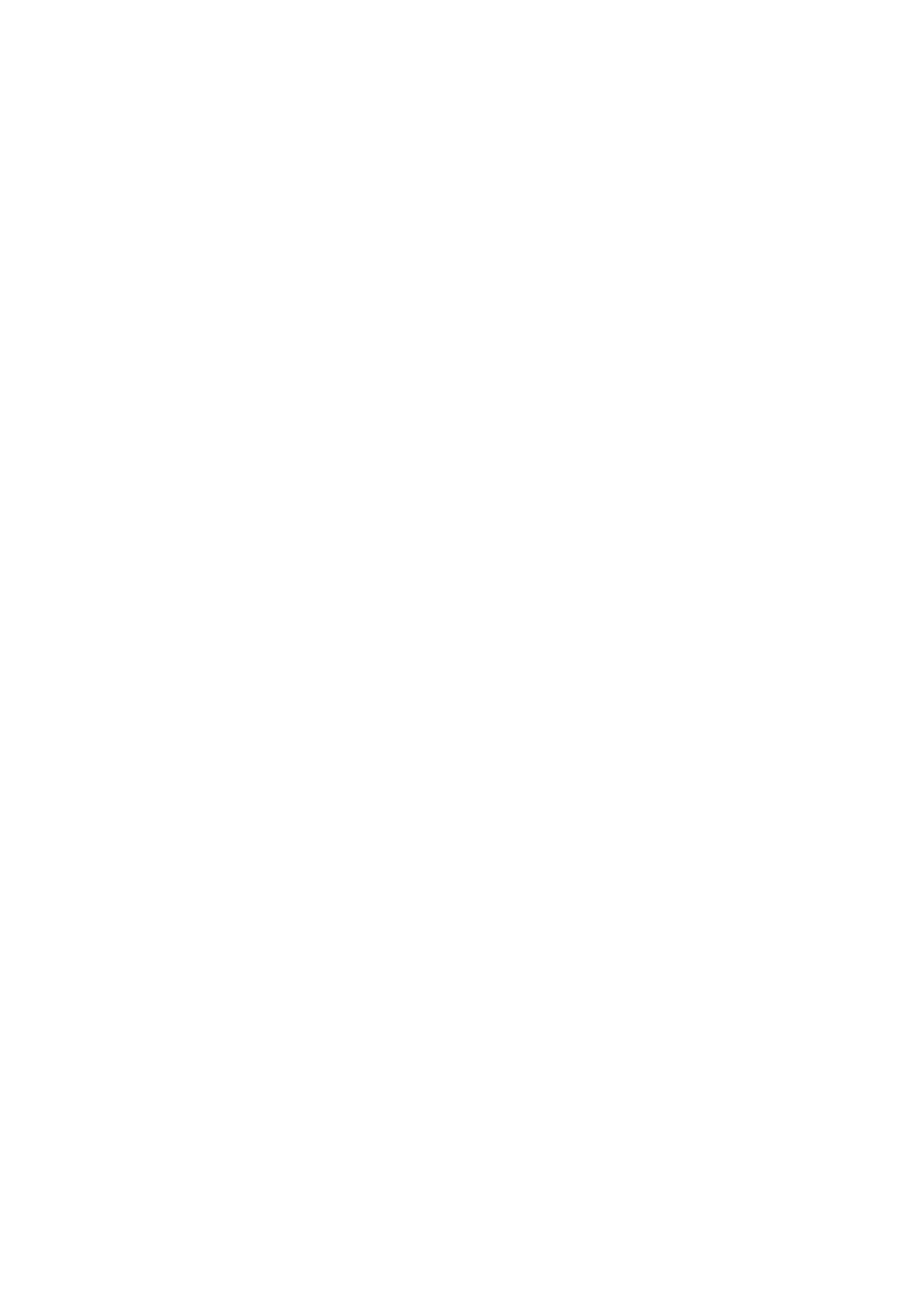| 8427900013 | 552 |
|------------|-----|
| 8427900019 | 552 |
| 8427900030 | 552 |
| 8431200011 | 552 |
| 8431200013 | 552 |
| 8431200019 | 552 |
| 8431200050 | 552 |
| 8502310011 | 552 |
| 8502310085 | 552 |
| 8515908011 | 552 |
| 8515908012 | 552 |
| 8515908013 | 552 |
| 8515908020 | 552 |
| 8516797010 | 552 |
| 8516900051 | 552 |
| 8544700010 | 552 |
| 8544700010 | 554 |
| 8545110010 | 552 |
| 8545110010 | 554 |
| 8545110010 | 561 |
| 8545110015 | 552 |
| 8545110015 | 561 |
| 8545909010 | 552 |
| 8545909010 | 554 |
| 8708701015 | 552 |
| 8708701015 | 564 |
| 8708701050 | 552 |
| 8708701050 | 564 |
| 8708701080 | 552 |
| 8708701085 | 552 |
| 8708705015 | 552 |
| 8708705015 | 564 |
| 8708705050 | 552 |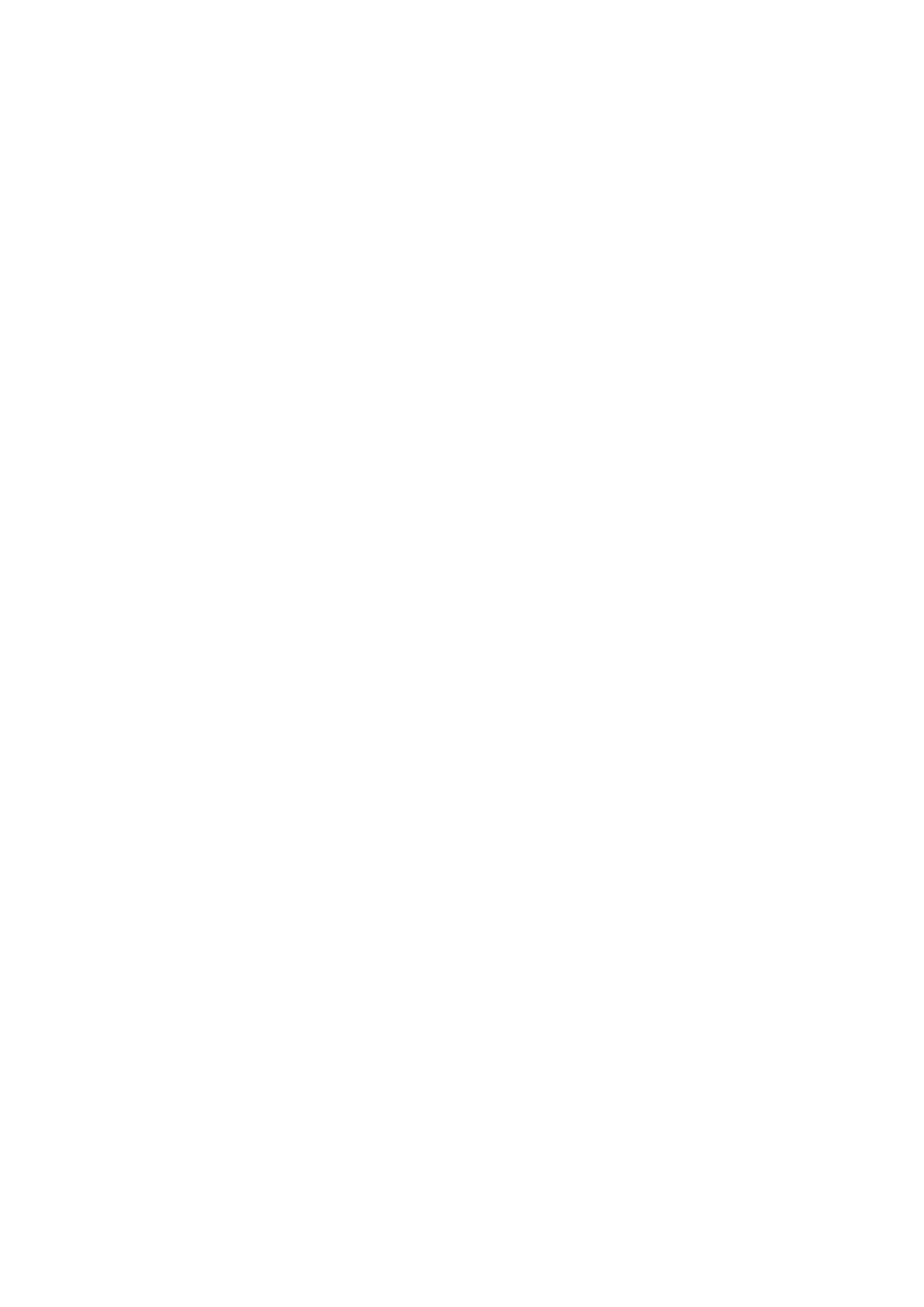| 8708705050 | 564 |
|------------|-----|
| 8708709920 | 552 |
| 8708709980 | 552 |
| 8711601000 | 552 |
| 8711601000 | 554 |
| 8711609010 | 552 |
| 8711609010 | 554 |
| 8712003000 | 552 |
| 8712003000 | 564 |
| 8712003010 | 552 |
| 8712003020 | 552 |
| 8712007091 | 552 |
| 8712007091 | 564 |
| 8712007092 | 552 |
| 8712007092 | 564 |
| 8712007099 | 552 |
| 8712007099 | 564 |
| 8714911031 | 552 |
| 8714911031 | 555 |
| 8714911035 | 552 |
| 8714911035 | 555 |
| 8714911039 | 552 |
| 8714911039 | 555 |
| 8714913035 | 552 |
| 8714913035 | 555 |
| 8714913039 | 552 |
| 8714913039 | 555 |
| 8714930019 | 552 |
| 8714930019 | 555 |
| 8714942099 | 552 |
| 8714942099 | 555 |
| 8714949019 | 552 |
| 8714949019 | 555 |